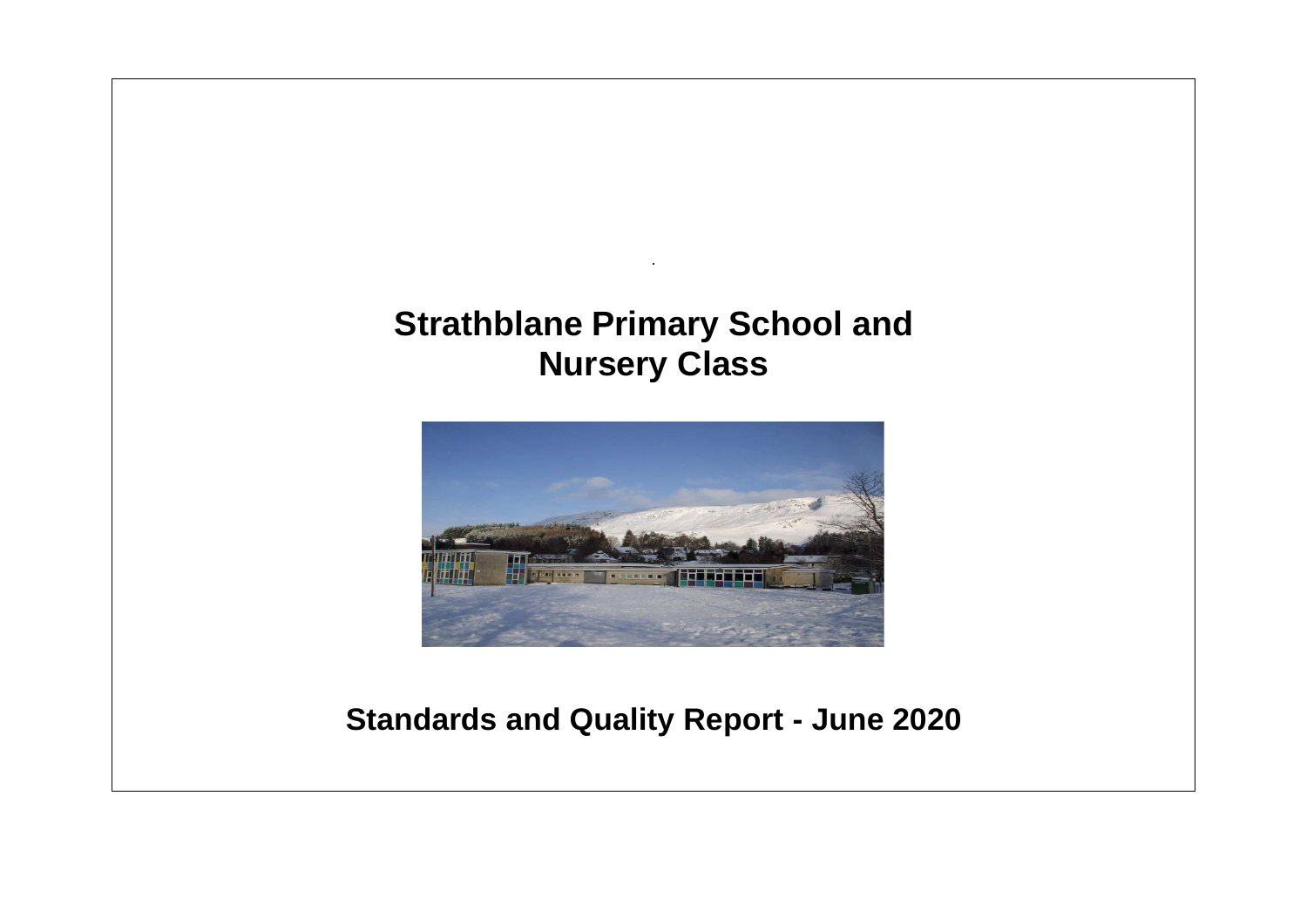Strathblane Primary school and Nursery Class Standards and Quality Report provides an evaluation of the progress made with the School and Nursery Improvement Plan and the learning community shared action plans over this academic year. This report is part of the improvement planning cycle of selfevaluation, improvement planning and quality assurance.

The report is based on a broad range of evidence including

- Analysis of data and pupil attainment,
- Observations of children's learning and work,
- Observations of teaching, learning and assessment
- Self-evaluation (using Education Scotland's, How Good Is Our School 4),
- Care Inspectorate Report
- Validated Self Evaluation visit by the Local Authority
- The views of parents gathered from feedback at events e.g. Open Afternoon, comments on reports, questionnaires by the school, nursery government or local authority, information from consultation activities (e.g. key skills consultation/PEF consultation) or focus groups
- The views of children gathered through Leadership Groups, questionnaires, consultation activities (skills/PEF) and focus groups.

# **Context of the school**

Strathblane Primary School and Nursery Class serves the community of Strathblane and Blanefield. The school has seven classes and a Nursery Class that can accommodate 24 children am and 24 children pm. The nursery is in phase three for the expansion to 11.40 hours. This provision will commence August 2020 in a newly refurbished nursery classroom providing extended hours between 8am and 6pm all year. Building work to extend the Nursery starts in July 2020 and during this time P1 and the Nursery Class will be in mobile units on the school playground. Normally the school and Nursey Class are together in one two story building which is set in beautiful grounds at the foot of the Campsie Hills. The grounds continue to be enhanced and maintained by a hard-working Parent and Teacher Grounds Group. Strathblane Primary School and Nursery Class is a thriving Learning Community where children have every opportunity to develop the four capacities of Curriculum for Excellence, confident individuals, effective contributors, successful learners and respectful citizens in an ethos that is supportive and nurturing. We provide children with a broad and varied curriculum which reflects the principles and practices of Curriculum for Excellence. An ethos of achievement is evident, and this is fostered through celebration of achievement in its broadest sense. The school embraces outdoor learning and provides a range of extra-curricular opportunities provided by highly committed staff, volunteer parents and Active Stirling. Parents are very supportive of the work of the school and nursery and the active parent Council supports the school though fundraising to support improvement priorities and almost all families are actively involved in their children's learning, enjoying involvement in school activities, open afternoons and family events. Our children are engaged and enthusiastic learners. The motto of our school is 'Be All You Can Be' and reflects our children's desire to be successful and to achieve personal best. Our nurturing, inclusive approach ensures that all children are valued and have equal opportunities. The work of our school is enhanced by wider partnerships such as Balfron Learning Community Partnership, Early Years Network, and the School Improvement Partnership as well as community partnerships with the local library, local sports venues and local businesses. These all contribute to and enhance the work that we do on behalf of our children.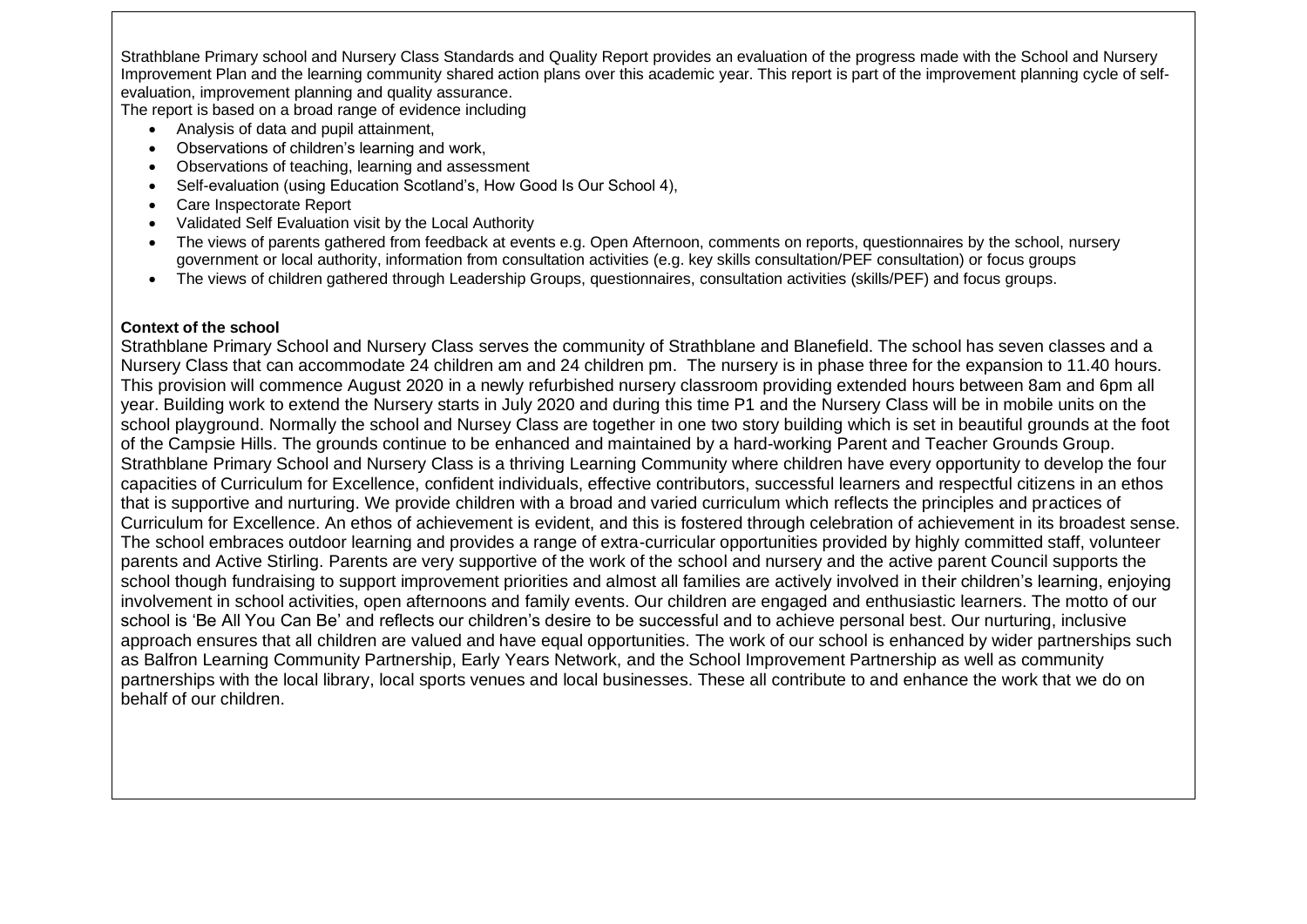#### **Philosophy**

'It Takes a Whole Village to Raise a Child.' This old African proverb reflects the importance we place on the positive partnership we have with our parents and carers, community and other agencies who contribute to our children's' learning and development. We have an active Parent Council, hardworking committed staff, supportive parents and motivated enthusiastic children. It is this that makes our school what it is. .

The work of our school is also enhanced by the wider partnerships of Balfron Learning Community Partnership, Early Years Network, and the School Improvement Partnership and local businesses. The school is very well supported by Active Stirling and the 'Lead Learners in PE' from Balfron High School who visit regularly to contribute to sporting events and provide extracurricular activities for the children. The school has achieved its second Gold Sport Award

## **School Motto**

Our school motto is 'Be All You Can Be' and our children strive to achieve personal best by aiming for this in all that they do in school.. Our children understand our philosophy and motto.

"*A whole village just means everybody around us can help us in different ways and nobody can do it on their own" P2 "If everybody helps everybody it is better." P1*

*"Being all you can be means being the best you can at everything. It even means being the best friend you can be." P4 "We are not all good at everything but we can work hard and try our best to be the best we can" P6*

# **Our Aims**

Our aims are linked to Stirling Council Priorities, National Priorities and Legislation for Education. The work we do reflects Stirling Council's Mission Statement, "**Improving Life through Learning**".

We aim to raise standards of attainment and achievement by

- Providing opportunities and learning experiences that foster a love of learning and encourages our children and staff to, 'be all they can be!'
- Working in positive partnership with parents, carers and the wider community to help our children develop the skills and qualities necessary to become responsible citizens, effective contributors, successful learners and confident individuals.
- Ensuring our school and nursery have an ethos of achievement and high expectations for all.
- Being an inclusive and welcoming school which celebrates diversity and challenges intolerance.
- Working in positive partnership with all adults who support our children's learning and development to ensure that together we, 'Get It Right for Every Child.'
- Preparing our children for an ever changing world by fostering ambition, innovation and creativity.
- Celebrating achievement in its broadest sense within and beyond school.
- Striving for continuous improvement in all that we do.

In March 2020, all schools in the UK were closed due to COVID 19, a global pandemic. Staff immediately responded by adapting their approach, planning and providing learning at home and this remained their key focus until the end of term in June. As a result of school closures and no access to school buildings, school files and information this report has been written using the more limited information available. It reports on activity August 2019- mid March 2020.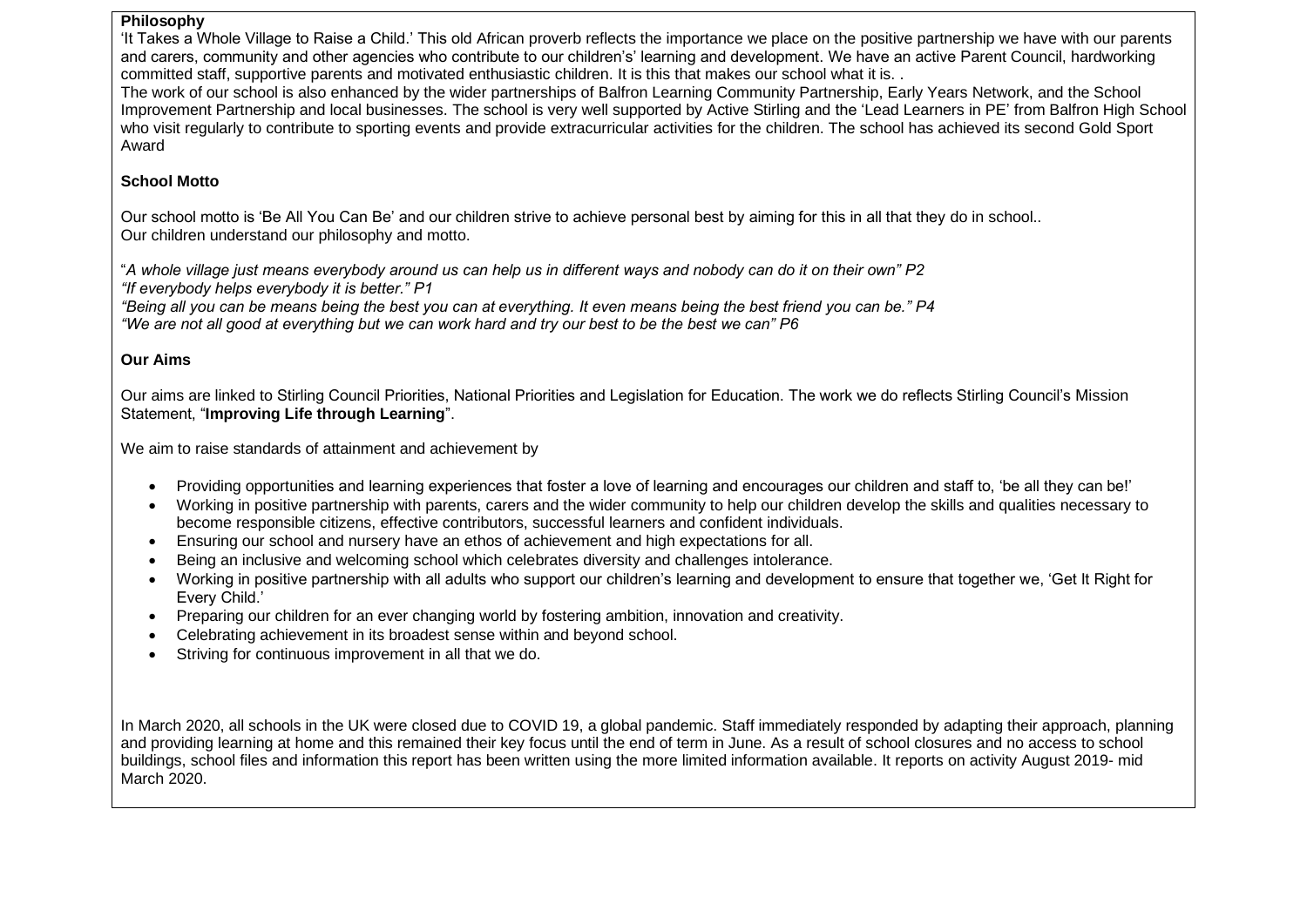### **Improvement Priority- STEM**

- To increase STEM experiences within the school
- To increase exposure to STEM careers
- To involve pupils, parents, local communities and Education centres in engaging with STEM in Strathblane PS.

#### **Outcomes for Learners**

- · To increase children's application of science, technology, engineering and maths and raise their awareness of STEM
- · To increase children's computational thinking.

## **Evaluation/Analysis of Progress and Impact**

The development group was created in August 2019 and consists of one member of staff from the school Nursery, and Primary staff teaching across Early, First and Second level. The group was led by Mrs Walker.

Through the self-evaluation toolkit, we discussed engaging parents and the community in STEM events as a key priority. In addition, one of the starting activities they suggest is to do STEM challenges and STEM week/days in school. Staff rated themselves as low in confidence when teaching STEM so to build up staff we are working with the community, parents and university/college staff to create a STEM week for the full school. CPD was offered to staff and was well attended- Microbes for Minors, Light & Teddy in the Park. The feedback was that these were useful and increased teachers' confidence in teaching STEM. The ideas have been used to develop lessons at Early, First and Second level.

We decided to plan a whole school STEM week. All staff in the development group were actively engaging in researching their area & planning the event. STEM council date on 13th January was attended by Gemma. Anna contacted the university who would get back in touch. Fiona contacted Balfron High, however they were unable to offer help. Laura sent a letter for parents to gather responses and we were encouraged by the number of responses. Ruth contacted the Science Centre however they had no funding or offer to help. The Early Years team researched block play as this is a key interest of children attending the nursery school. This research was shared amongst the staff team. Joanna visited another setting to gain ideas on how to develop STEM in our setting. The focus was on processes and computational thinking skills. Staff completed online research on STEM e.g. NIH, glow tile, thought processes. Nursery and P1 decided to collaborate as Early years and plan STEM activities around computational thinking, block play and processes to link in with nursery to P1 transition.

Our next step was to engage pupils and encourage interest in STEM. We planned:

- to ask children what they would like to learn in relation to STEM
- to use the benchmarks to support the assessment of STEM learning
- to raise awareness of STEM
- for children (P6) to lead an assembly to highlight the STEM careers and teach the school all about the meaning of STEM.
- to highlight, in your lesson, that the children are doing a STEM task and ask questions such as: what skills are you learning? What careers use these types of skills?

A children's questionnaire was designed and prepared to go out on the first day of STEM week. We decided to compare the questionnaire results from the beginning and end of STEM week as well as at the end of the school year to use as a benchmark and progress. Due to the school closures as a result of the Covid 19 pandemic, this did not take place.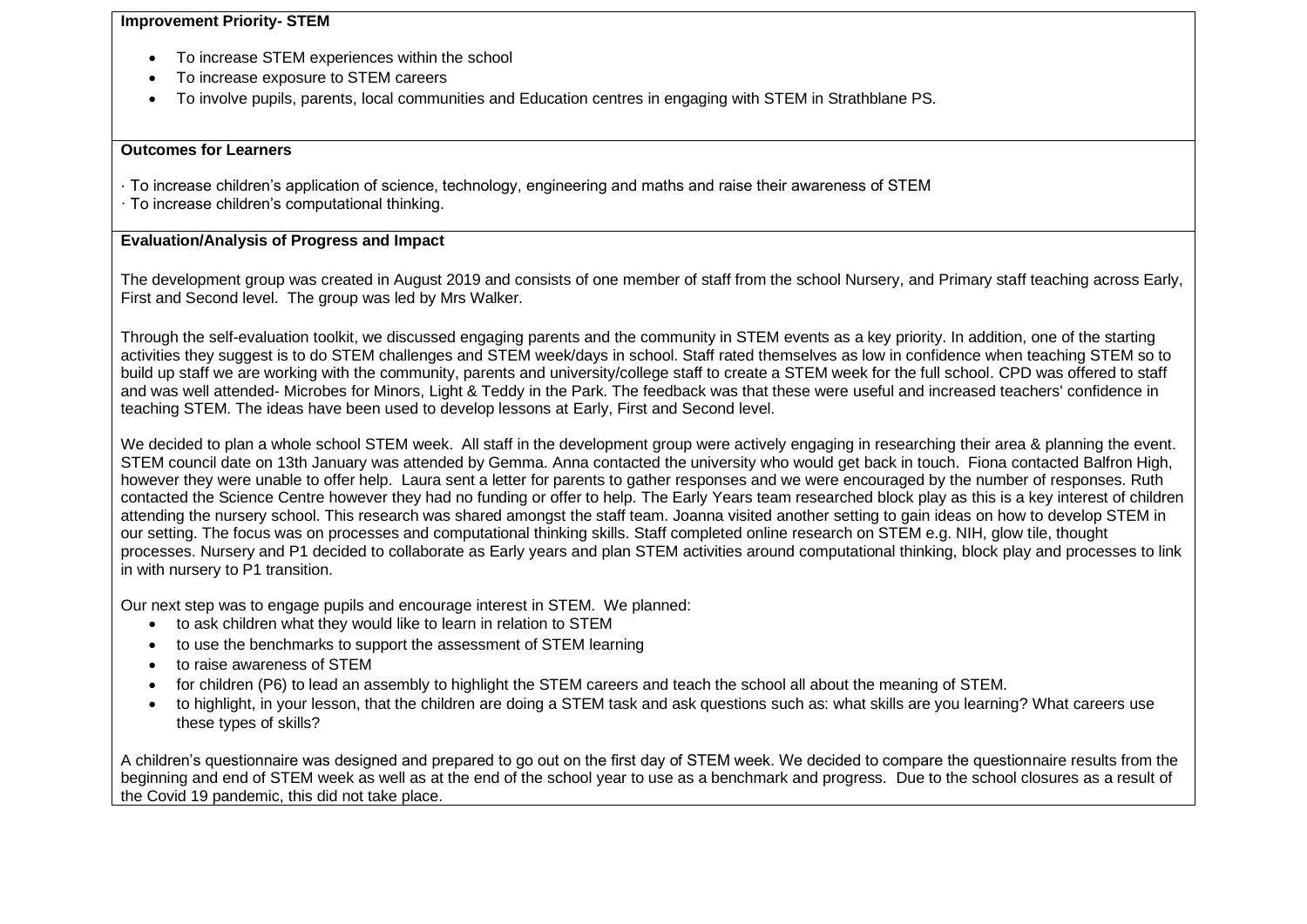Parents were consulted about careers and asked to join in and to provide research & information regarding STEM to raise awareness at home and in school. Around 15 parents and companies volunteered to support the school STEM week. Children from nursery to P7 were planned for and a timetable was created to allow teachers to deliver lessons to multiple classes. STEM week was cancelled due to Covid 19. We now have the links with the parents and companies and hope to rearrange a suitable date to run the STEM week when it is safe to do so.

In early years, the impact of the research led to a redesigned 'block area' – creating larger more user-friendly space, with more girls now accessing block area. The RSPB bird watch created a home link with parents – bird watch station created in nursery developed through children's interests and developing STEM skills. The successful allocation of money led towards the purchase of a workbench to develop woodwork skills and technology skills. Due to Covid 19 some early years staff have completed CLP STEM module for ELC through homeworking. One of our teachers is also participating in the Early Years Virtual Nature School to improve the STEM skills developed in the outdoor classroom, with the aim of sharing this with the school team to support learning upon return to school.

We planned to evaluate the success of the STEM week (parents, pupils, staff evaluations) by collecting data following STEM week. This will be issued to children when appropriate and when STEM work continues in school. During distance learning, all children  $(E,1<sup>st</sup>,2<sup>nd</sup>$  Levels) had the opportunity to engage in STEM activities to challenge children, with an awareness of the limited resources children may have at home. This has promoted home school links with parents sending in photos and videos of children completing the challenges set. P6 also carried out some STEM activities in relation to their John Muir Award. Three of our P7s finished in the Top Gold (Top 10) section in Scotland in the annual Scottish Maths Challenge.

To develop an appropriate use of tracking and monitoring Es & Os we decided to use and develop the STEM progression pathways. Teachers were going to use the progression planner to plan and assess teaching and learning. Then we were going to reflect, adapt and make any changes to the planner after its initial use. This will be completed after STEM week to allow teachers the opportunity to familiarise themselves with the planner.

Next Steps:

- Continue to develop block play area through observation and research
- Observe gender balance in all areas use Gender Equal Play document to support gender balance.
- Introduce woodwork bench to develop skills in STEM.
- Continue to observe children's interests and provide STEM experiences that link.
- Develop STEM in the outdoor classroom
- Use the progression planners to focus on skills development
- Continue links with parents and local companies
- Organise STEM week at a suitable date
- Continue with staff CLPL opportunities online
- Evaluate the impact of increased STEM CPD and training on teaching and learning in STEM using STEM self-evaluation.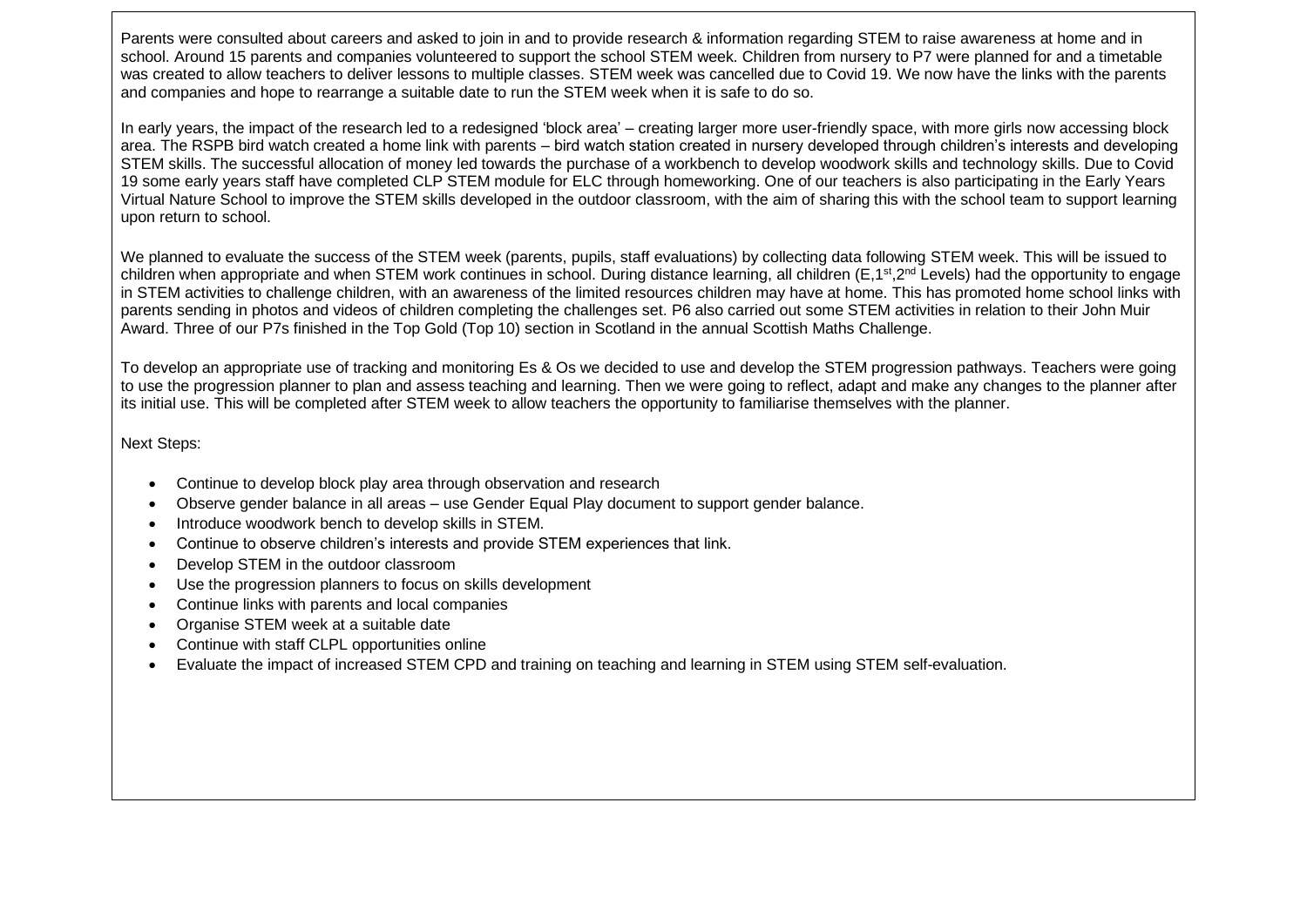# **Improvement Priority- Nurture (PEF)**

To improve Health and Wellbeing through Nurture Principles, 'The Classroom as a Safe Base' and 'Behaviour is Communication' by:

- Improving the classroom and nursery environments to provide nurture spaces
- Providing resources in the school and nursery to support children with social and emotional needs
- Reviewing approaches to Promoting Positive Relationships-School/Nursery and Learning Community
- Creating a new 'Promoting Positive Relationships' policy

# **Outcomes for Learners**

- Children will have access to small nurture spaces within their classrooms and nursery.
- Targeted approaches using appropriate resources to support social and emotional needs in children, improving wellbeing.
- Children will benefit from staff who understand that 'All behaviour is communication' and apply the nurture principle approach to behaviour management and promoting positive relationships thus improving relationships and children's wellbeing.

# **Evaluation/Analysis of Progress and Impact**

The development group was created in August 2019 and consists of one member of staff from the school Nursery, one member of staff teaching at First Level and 2 members of staff currently teaching at Second Level. The group was led by the Principal Teacher with PEF remit.

Principal Teacher led a staff consultation (August 2019) on the development of nurturing spaces within the school using available PEF funding. Following staff and pupil consultation, purchases were arranged through Pupil Equity Funding. Refer to separate PEF Report. All classrooms were set up with new nurture areas as at the start of September 2019. Nurture areas provide children with soft furnishings, seats, rug, bookcase etc. Additional PEF funding was provided to P1 and P2 classes for furniture, materials, resources and play equipment to support children's early development with a focus on social and emotional needs.

We conducted staff consultations, parent surveys, parent focus groups and pupil focus groups to engage feedback from all stakeholders on current approaches, Nurture principles and our current 'behaviour management policy' with a view to creating a new 'prompting positive relationships policy'. Parent surveys were issued in October 2019. Pupil focus groups were conducted week ending 4<sup>th</sup> November. On 25<sup>th</sup> November, PT led parent focus groups. As part of this process, pupils and parents were asked their views on Nurture Principles and key questions including a) How is SPS a nurturing school? b) What does the school do to help you get your learning right? c) What do staff do to help you feel safe at school? d) What helps you feel good about yourself in school? e) What does your school do to help support behaviour? and f) What could we do to become more nurturing?

As part of the parent focus group (and survey), parents were asked similar questions and also asked to comment on ways in which the existing 'behaviour management policy' should be adapted to reflect the principles of a 'promoting positive relationships' policy. Responses from parents and pupils were (on the whole) very positive. Pupils and parents provided the development group with a range of suggestions for the new 'promoting positive relationships policy'. See below.

Throughout October and November 2019, all staff engaged in professional reading including (Paul Dix) *'When Adults Change Everything Changes'* and *'Better Behaviour Better Learning.'* Following on from this, staff participated in a full day CPD event 'Pivotal Education' during the November INSET Day 1. On November INSET Day 2, all staff participated in a collegiate session with the following key foci: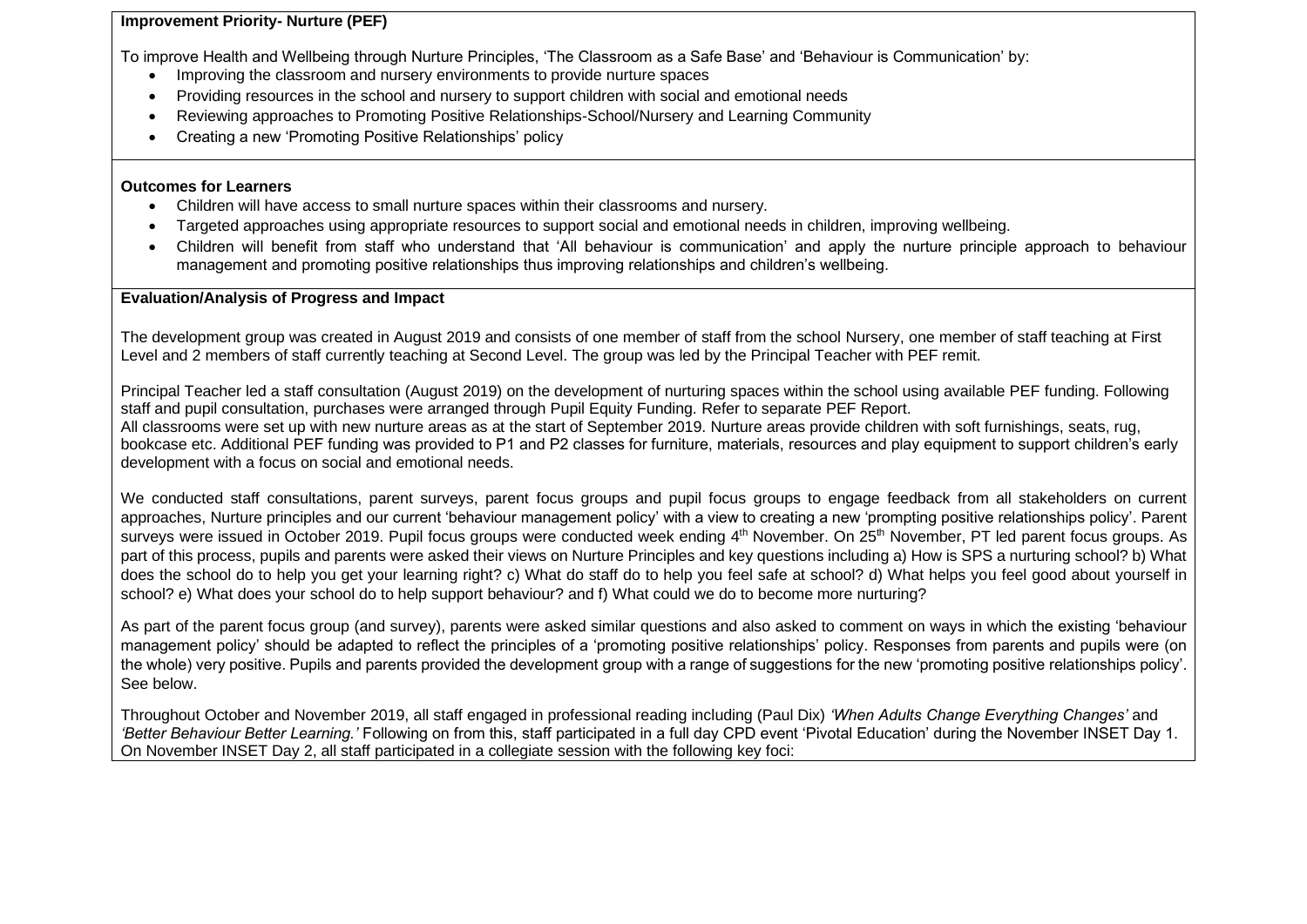- 1) The development group asked all staff to reflect on the 'Paul Dix' staff development day. Staff noted key themes and messages from the CPD training session. Staff worked in trios to review the current 'behaviour policy'. We brainstormed to discuss the policy points that we wanted to keep and discard. Next, we discussed what we wanted to implement within the new policy using all available evidence (surveys, focus groups etc). As a staff we agreed to the following within the policy: a) set out 'our whole school approach' including our values and our philosophy b) simplify the policy and include a maximum of 3 simple key 'rules', c) focus on adult behaviour and common values, d) remove 'traffic lighting system' and similar approaches, e) focus on the immediacy of consequences, f) ensure consistency across the whole school, g) focus on the positive e.g. positive notes home and phone calls home, h) agree on clear steps to manage undesirable behaviour, i) include detail regarding restorative meetings, j) ensure 'triangulation' approach is central to the policy including staff, parents and pupils, k) set out our stepped approach to include key features such as 'meet and greet' and '5 point scale'.
- 2) As a staff we discussed and reviewed the key messages from the pupil focus group (conducted start Nov). As a result of our review, we noted that on the whole, most children felt we took a positive nurturing approach in the school. We noted some common themes to the question 'what can we do to become more nurturing' and as a staff agreed on how to address these going forward to ensure a consistent approach by all.
- 3) Next, we reviewed and discussed the key messages from both the parent survey and parent focus group.
	- 83% of parents agreed that Golden Time was an effective means of 'reward'. Parents felt that Golden Time should not be used a means of reward/consequence but rather a time for social interaction with a focus on pupil wellbeing.
	- 66% of parents agreed that children's names should not appear on a traffic lighting system. Focus group members felt that this promoted a naming and shaming culture and agreed this should be removed from the policy to reflect nurturing approaches and principles.
	- 90% of parents agreed that the school should continue to use 'extrinsic rewards'.
	- 73% of parents agreed that there should be a consistent approach within the whole school regarding 'promoting positive relationships' but with a degree of flexibility between classes to reflect the age and stage of the pupils and teacher/class relationships.

The parent focus group made a range of suggestions for the new 'promoting positive relationships policy'. Key suggestions centred around a need to declutter the policy and include a section in the new policy which specifies what *parents* can do to support the school staff in promoting positive relationships.

Over February/ March, the development group met to create a 'first draft promoting positive relationships policy' taking account of staff training as well as pupil, parent and staff consultations.

# *As of 11th March 2020 we had planned the following as our next steps:*

- *1) We planned to meet on 1st April to finalise the new draft Promoting Positive Relationships Policy*
- *2) We planned to issue the draft policy to parent group on 1st April to provide feedback and comments by 20th April*
- 3) PT planned a focus group meeting with parents on 20<sup>th</sup> April to discuss draft policy and parental input
- *4) Development group planned to issue the draft policy to staff at a staff meeting at end of April to comment on and return comments by 13th May*
- *5) Development group planned to meet on 13th May 2020 to finalise the new policy taking account of input from Ed Psych, parents and staff team.*

The PT planned to gather quantitative data from pupils in Term 4 (April to June) to analyse the impact of 'nurture areas' within the school classrooms. Anecdotal evidence indicates that children are benefitting from access to quiet and nurturing spaces within the school – these areas target their social and emotional needs resulting in improved wellbeing. The gathering of data from pupils planned for Term 4 was postponed due to school closures as a result of Covid-19. This action will continue in the session 2020-2021.

In March 2020 the Scottish government announced the closure of schools as a result of the global pandemic (Covid-19). All actions noted above from March 2020 to June 2020 will be carried forward to session 2020-2021.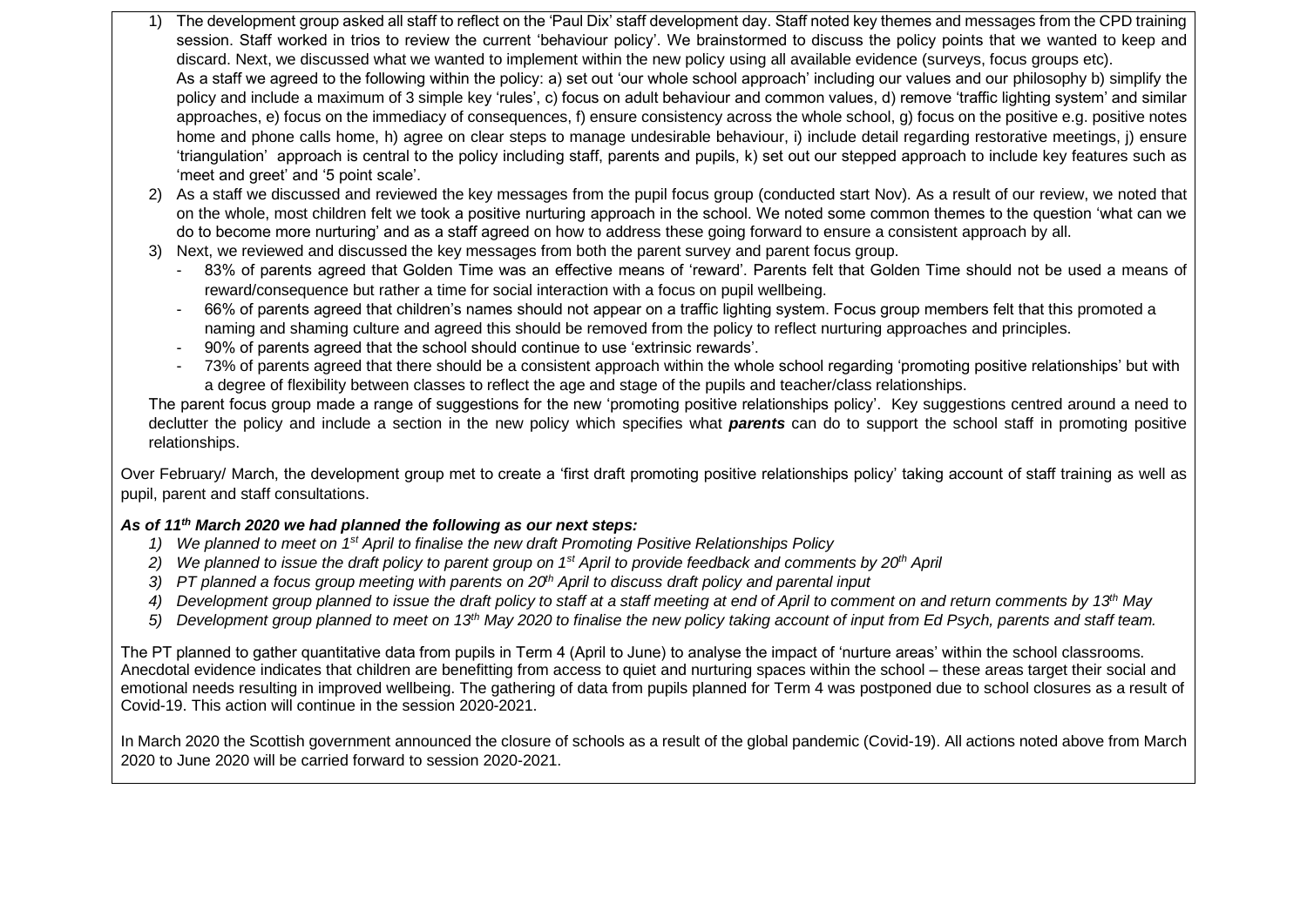# **Nurture/5 point scale (Nursery)**

Children used Boardmaker symbols to explore different emotions and associated behaviours. Children in the nurture group took photographs of themselves expressing different emotions these were then added to the Boardmaker cards. The children chatted about how feelings can impact on behaviour sharing strategies that supported emotional regulation. Observations showed children talking with their peers in this area about their feelings and pointing to the cards e.g. I feel sad when…., ……. makes me feel happy. These symbols were displayed in a quiet area of the nursery where children can go to when they have heightened emotions. A quiet area was created using a small, dark space with pillows. Children used this space to have some one-to-one time or with one or two friends to have quiet chats and read stories. Children who found the environment too noisy or were feeling upset or anxious would use the space to de-escalate their emotions. A small group of children were involved in creating a large 'Happy Flower' on the wall of the nursery and through discussions with an educator established expectations for behaviour and learning. The group then shared this with the rest of the nursery. Most children have added to this values display throughout the year and have referred to it when they see a member of the nursery demonstrating the nursery values. Children are demonstrating they have a better understand the expectations of behaviour in the nursery and staff have been praise children for showing the nursery values which has been shared with parents. Observations show children replicating the adult interactions by praising other children for showing the nursery values, instilling a shared narrative for behaviour.

Care Inspectorate commented '*Staff approached behaviour management in a positive and effective way. For example, staff used language which supported children to find solutions to small conflict problems. A 'Happy Flower' project supported children's awareness of their emotions, feelings and friendship skills.'* 

#### Next steps (Nursery)

- Continue to implement the 5 point scale by creating visuals to support de-escalation of emotions
- Continue to develop emotional literacy through conversation and stories.
- Continue providing one-to-one support for children needing de-escalation strategies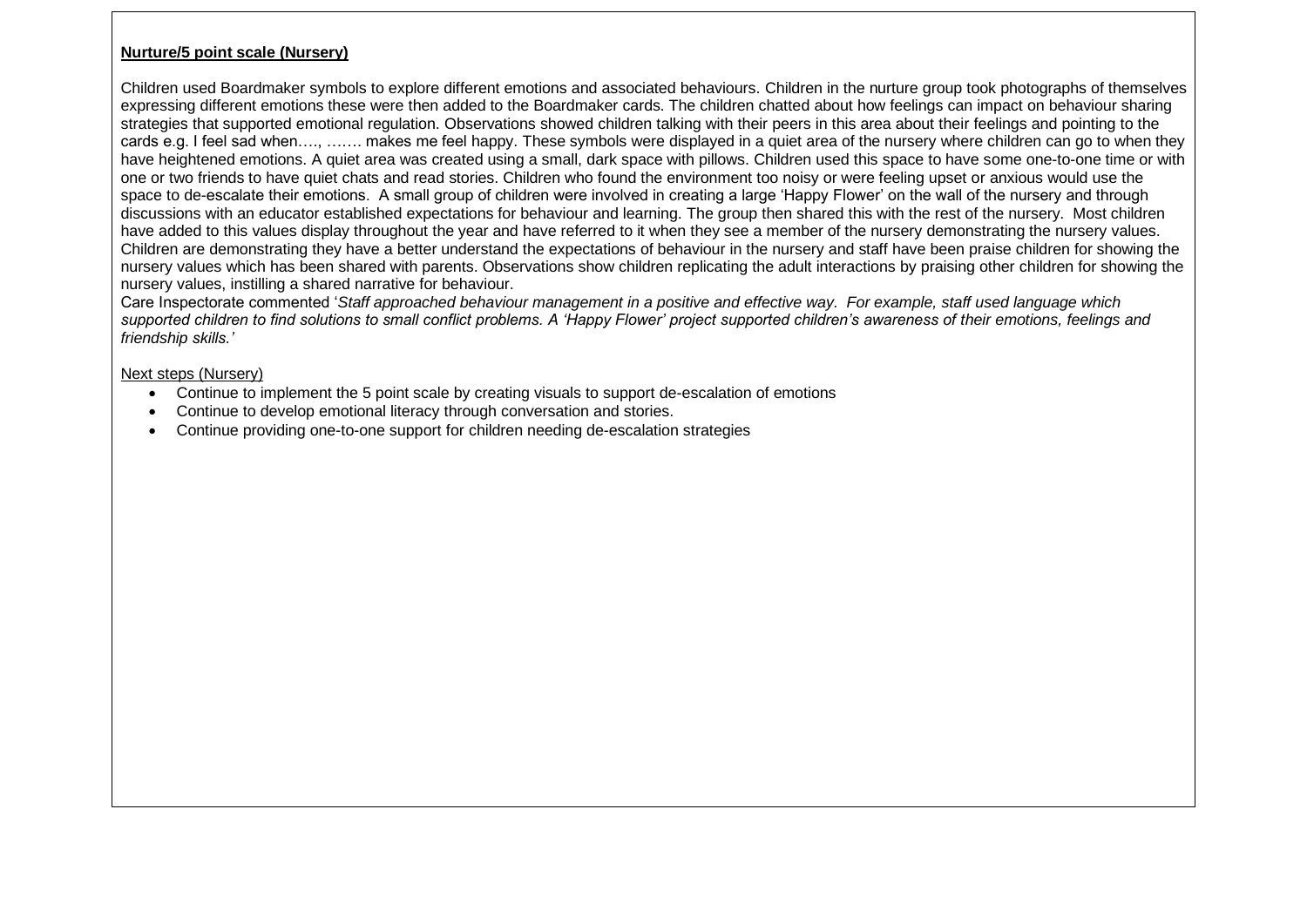## **Improvement Priority - School/Nursery**

To further develop learner engagement using How Good Is OUR School and How Good is our Early Learning and Childcare to further engage children in

- Planning for and leading their learning
- Planning for School and Nursery Improvement

## **Outcome for Learners**

- Children are actively engaged in planning for improvement in their own learning and are further involved in School and Nursery Improvement Planning
- Children develop positive relationships and recognise that their participation is valued and their ideas considered and acted upon as appropriate.

## **Evaluation/Analysis of Progress and Impact**

In term one the DHT spoke to pupils at assembly about the Rights of the Child and in particular article 12 '*You have the right to give your opinions, and for adults to listen and take you seriously'*. This was related to the Education Scotland document 'How good is OUR school?' and the importance of every pupil having a voice and being able to participate in the school self-evaluation. The focus for this year's pupil self-evaluation was 'Our Learning and Teaching'. A display under the heading of Learner Participation was created in the corridor with the statements pupils would be considering in term 2. In term 2 the DHT spend time in almost all classes working with pupils to look at the statements. The importance of being honest was emphasised to each class. Pupils worked in pairs and looked at the statements and decided if they agreed with them or not. A whole class discussion then took place when pupils shared their decisions. Pupils were given the opportunity to justify their responses and also to question others. Many very good debates took place across all classes with pupils feeling they were given the opportunity to express their opinion and were being listened to.

Almost all pupils said –

- Everyone in our school understands that we all have the right to learn and achieve. We work together to ensure this right is respected.
- Our learning is planned so we can each build on what we already know and can do. Our learning is differentiated to meet our needs. It isn't always the same task for everyone in the class.
- Our learning is helping us to develop strong literacy and numeracy skills. We feel confident that we ae ale to use these skills to support us in different situation.
- Our staff plan learning and assessment well so that we feel a sense of achievement. Their approaches support us to have positive mental health.
- Our school provides a variety of learning opportunities that match our interests and aspirations. As we move through school, we are able to deepen our learning through specialising in some areas.
- Our learning is supporting us to increase our digital skills. We have access to a range of modern digital technology which we use in our learning.
- We get helpful feedback on our work. We all understand what we have done well and what we need to do to improve.

Most pupils said –

- We are able to talk confidently about the skills we are developing. We understand how these skills are helping us to achieve more in school, the community and as we prepare for the work of work.
- We are actively involved in planning what and how we learn. We get to make choices about our learning.

# A few pupils said –

• During lessons and other learning activities, we listen attentively to our teachers. Everyone behaves well and we are able to get on with our learning. (On further discussion it was low level behaviours that concerned pupils e.g. fidgeting, not listening, distracting others)

# In term 4 small group discussions were planned with pupils but due to school closures this was not possible.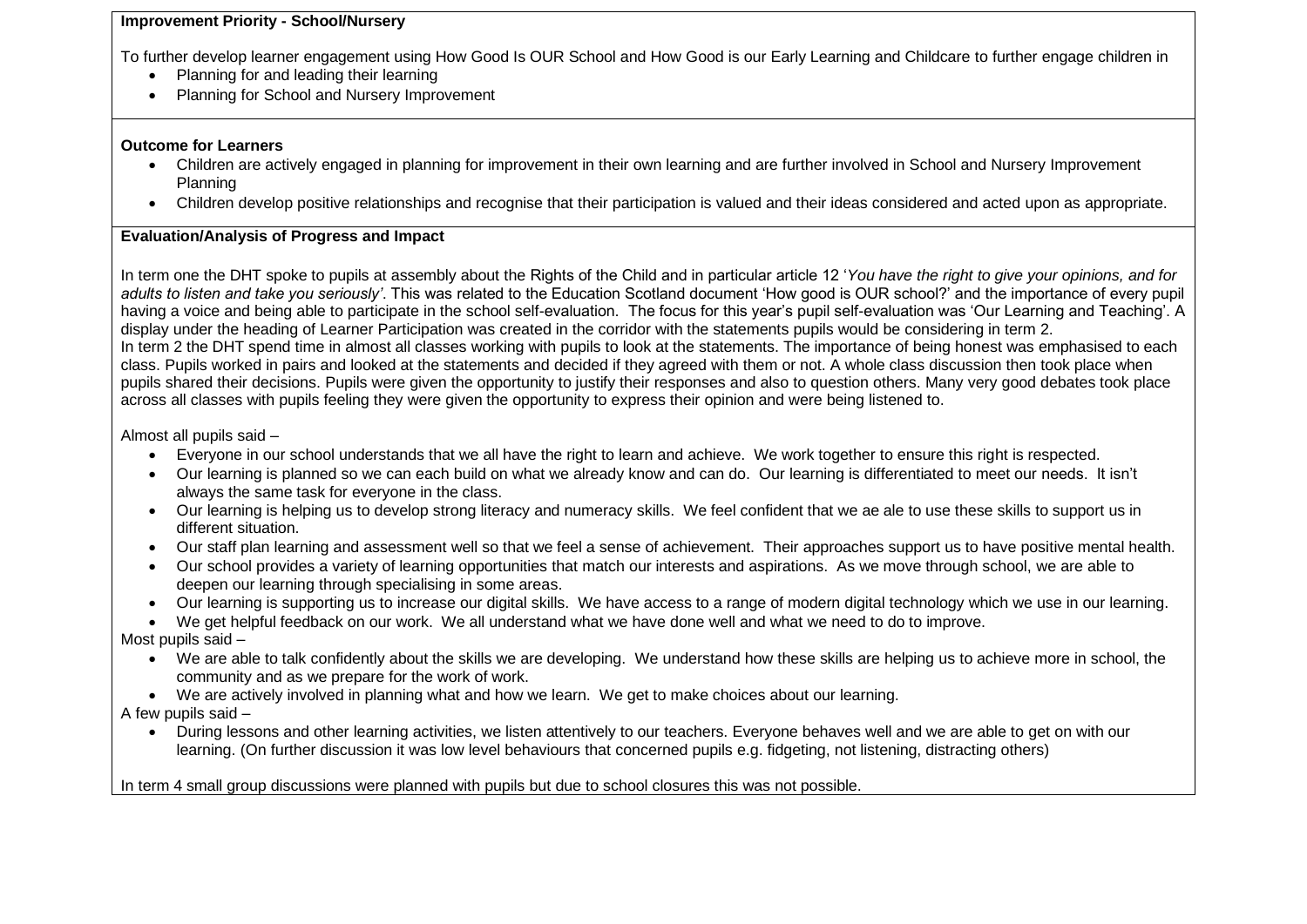## **Improvement Priority - School/Nursery/Learning Community**

To improve attainment and achievement through

- Moderation of Talking and Listening N-S1 at school and Learning Community level.
- Engagement with LIFT –nursery

# **Outcome for Learners**

- Children will be taught the key skills that develop good talking and listening skills.
- Children will understand their strengths and next steps and how to achieve these.
- Staff will have a clear understanding of what is required to achieve early, first and second level through moderation.
- Children with speech and language difficulties will be identified early and appropriate support put in place.

# **Evaluation/Analysis of Progress and Impact**

# **Moderation of Talking and Listening**

Staff participated in three talking and listening moderation sessions as well as one cluster moderation session. Staff assessed talking and listening skills against the benchmarks and judged attainment based on a bank of evidence. Throughout the moderation sessions (at school level and cluster level), staff worked in trios split into Early, First and Second Level. The moderation process has allowed teachers the opportunity to:

- evaluate learning, teaching and assessment
- check that assessment tasks and activities provide learners with fair and valid opportunities to meet the standards and expectations
- agree strengths in learners' performances and next steps in learning
- provide feedback on teachers' judgements to inform improvements in practices.
- ensure a consistent approach across the school.

Talking and Listening moderation has helped to raise standards and expectations and levels of consistency across the school. There is an appropriate focus on outcomes for learners. Learners are developing the skills for learning, skills for life and skills for work, including higher order thinking skills, which will allow them to be successful in the future.

# **LIFT (Nursery)**

At the start of the year a LIFT champion for the nursery was agreed and attended training along with the peripatetic nursery teacher. A further member of staff attended a practitioner LIFT forum. Information from these two events was shared with the whole nursery team. Visuals were introduced to the playroom to communicate routines, label areas and resources which helped support children to follow routines and develop communication and literacy skills. Using the LIFT word and vocabulary assessments staff were able to identify the children with speech and language difficulties who would benefit from group or one-to-one support to develop their skills. As a result the nursery team were able to identify the needs of individual children and, with the support of the nursery teacher, successfully implemented a 6 week listening and talking group and also one-to-one interventions using the 'Encourage Children to Listen' resource. Children identified with low vocabulary were supported with quality adult-to-child interaction strategies including reading stories together and narrating play. Evidence of progress or next steps from these groups/individuals was gathered and used to plan future targeted learning experiences. Staff have now strengthened their ability to identify children with speech, language and communication needs. As a result of the LIFT intervention -

- Staff now have a toolkit to develop language and literacy skills in the environment and can seek support from other professionals.
- Staff have greater confidence in using assessment tools to identify children requiring support.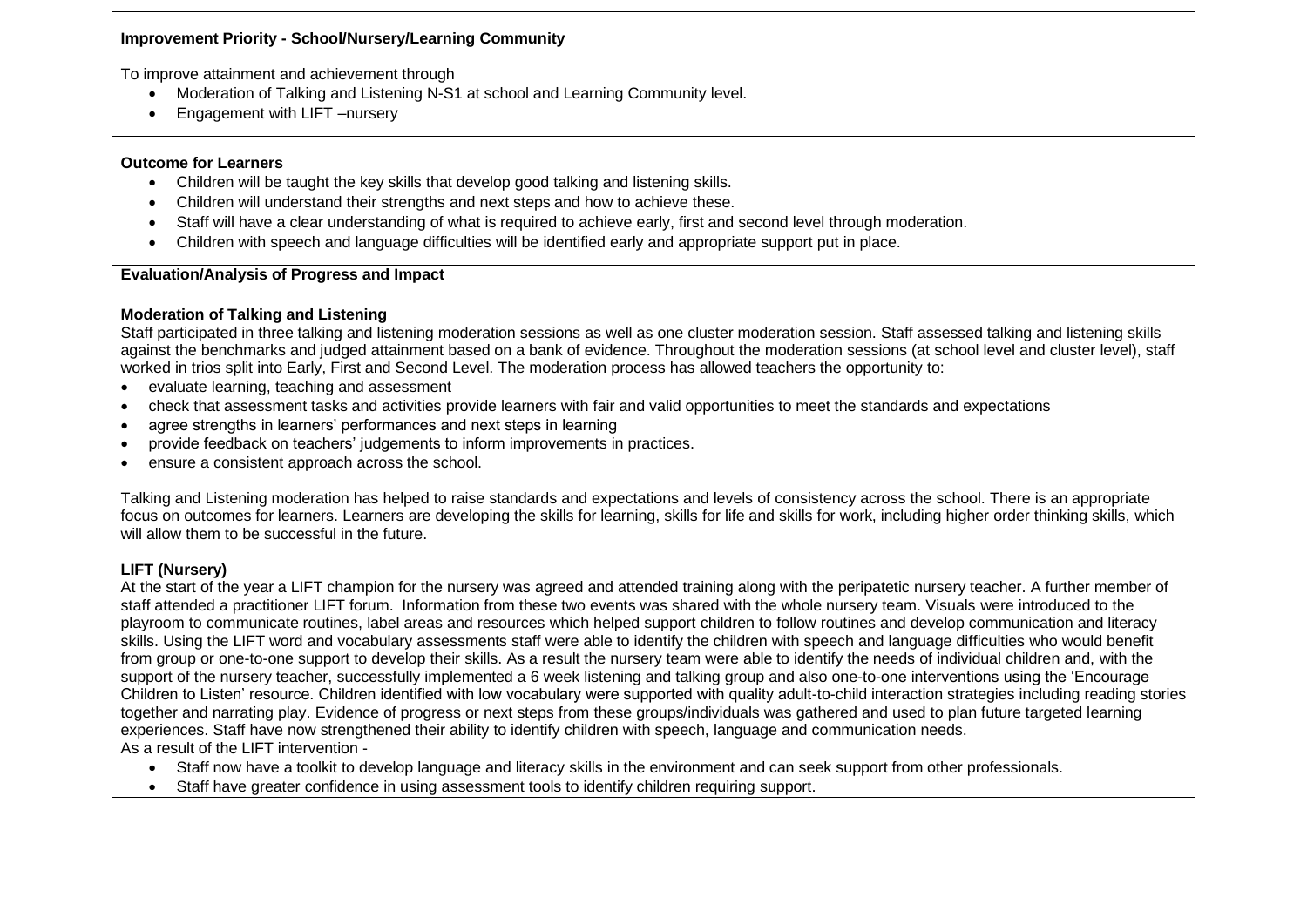- Children understand the listening skills required to show good listening supported by visuals displayed in the environment and will refer to these during the day.
- Children are being supported to develop their communication and literacy skills with timely interventions and progress is tracked.
- Children understand and talk about the nursery routines and resources using the visuals and share with peers and adults creating a calm and settled environment with smooth transitions.

## Next Steps

- Identify a new LIFT champion in the nursery
- Ensure new members of staff are familiar with the LIFT approach
- Continue to develop the LIFT programme in the nursery by creating an effective visual environment in the mobile unit and new nursery building
- Complete an audit and self-evaluation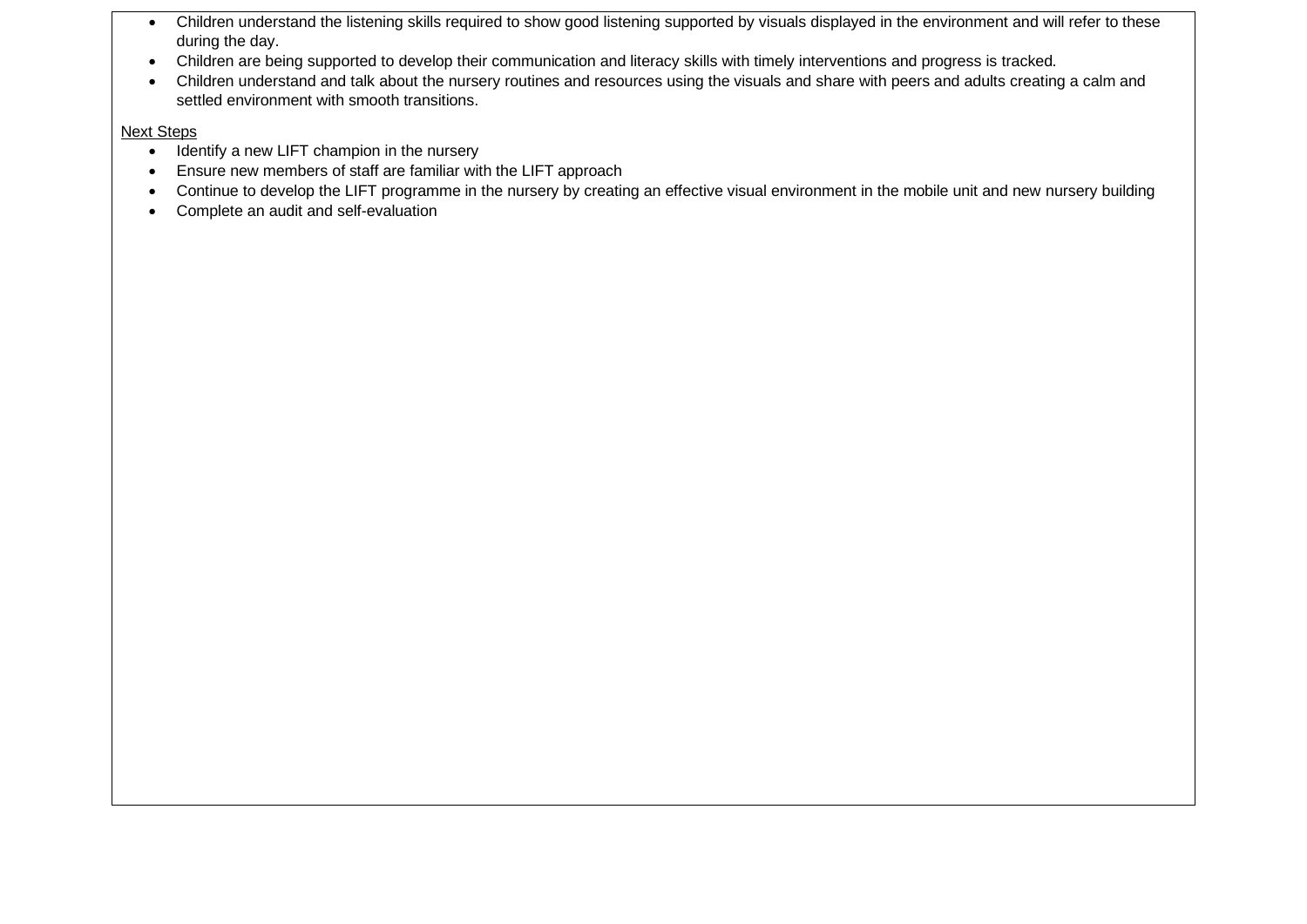## **Improvement Priority – School and Nursery**

To improve Teaching and Learning and improve attainment in literacy and numeracy in N-P7 by

- Reviewing approaches to AiFL to ensure consistency
- Ensuring appropriate pace and challenge
- Improve children's learning and development
- Identify gaps and offer timely interventions
- Secure improved outcomes in literacy, numeracy and health & wellbeing
- Engagement in 'Adventures with Alice Play and Learning Toolkit'-nursery

#### **Outcomes for Learners**

- Children benefit from a consistent approach that is age appropriate across stages.
- There is an age appropriate shared language linked to AiFL that is understood and used by children at all stages.
- Children develop the skills of self and peer evaluation over time.
- Children have a clear understanding of strengths and next steps in their learning.
- Children receive quality feedback that leads to improved attainment and achievement in their learning targets.

## **Evaluation/Analysis of Progress and Impact**

Throughout the year, staff engaged in AifL review and jotter/work sampling as a staff team. Staff discussed successful AifL strategies across stages from Early Level to Second Level throughout the 'sampling of work' and sharing sessions. Successful strategies implemented across the school include:

- open ended questioning
- use of Blooms Taxonomy
- sharing success criteria and learning intentions
- development of thinking time through 'no hands up' approach and 'think pair share'
- importance of pupil/peer/ teacher dialogue to share understanding, success and next steps
- immediacy of feedback using age appropriate strategies (e.g face emotions stampers, reflections on learning comments, traffic lighting etc)

Staff agreed to implement whole class learning books to allow children the opportunity to reflect on and share their learning and through discussions, identify next steps. This was started in session 2019-2020 and will continue to be rolled out from August 2020 to give more time to embed this approach across the school. Tracking and monitoring spreadsheets continue to be updated and reviewed by teaching staff on a termly basis. Senior management team and all class teachers have tracking and monitoring meetings throughout the year to discuss pupil progress, identify any gaps in learning and ensure timely interventions are in place where necessary.

## Adventures with Alice & Play and Learning Toolkit (Nursery)

In August, the SECE and DHT attended the Stirling Early Years launch of 'Adventures with Alice' and provided feedback to the nursery team on this exciting new resource. This resource has 7 minute video clips for staff to watch on different aspects of play and then discuss in order to develop and expand meaningful play in the nursery. All staff then attended training during the February in-service day and together watched the curiosity video and as a result new resources were purchased and also donated by parents to help develop curiosity in the environment. Children explored the new resources using questioning and narration to describe and understand what they might be for and came up with their own ideas on how to use them. This abundance in language encouraged vocabulary building, problem solving and social interactions. Staff will use the insight gained from this video to inform the set-up of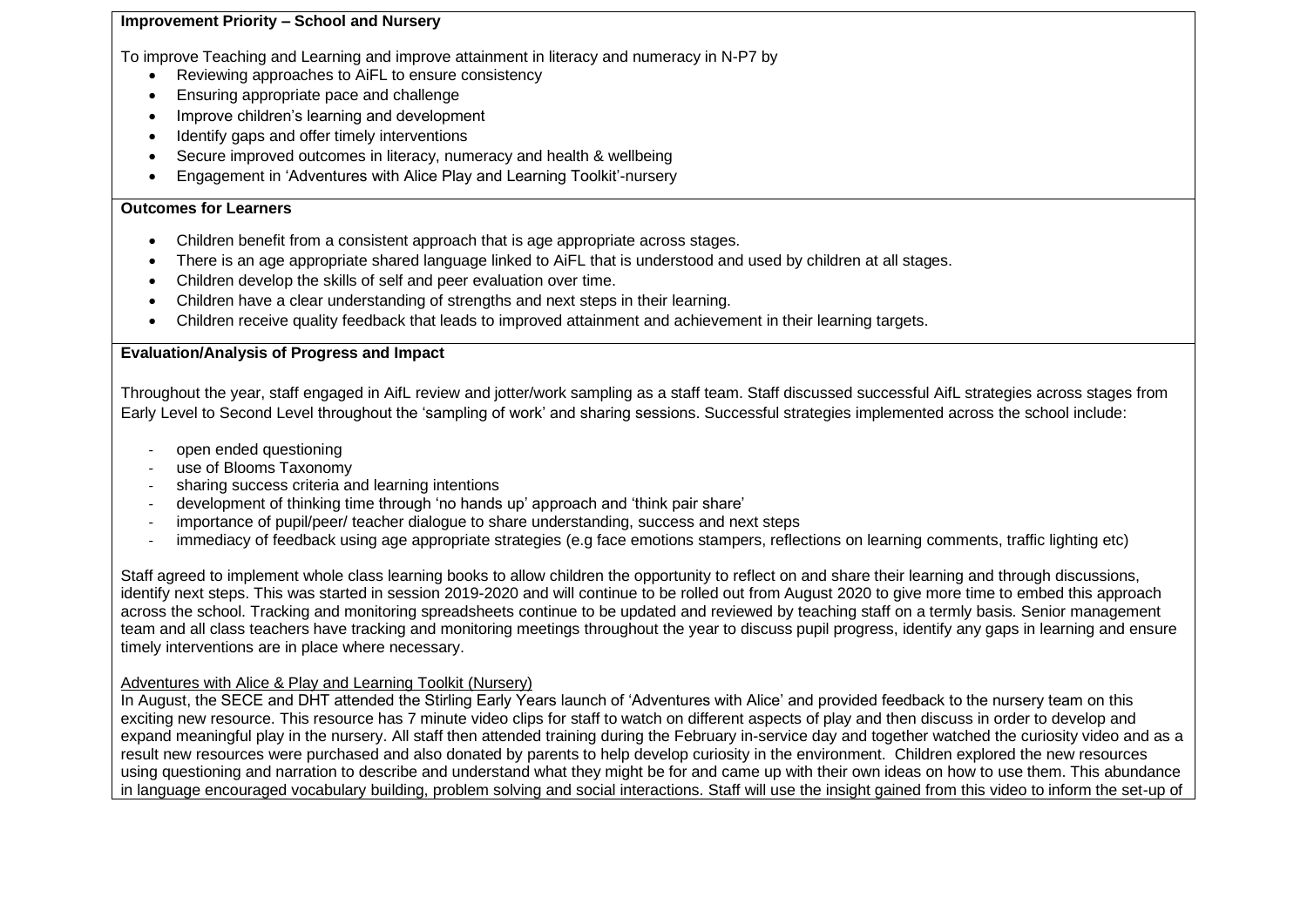the mobile unit and also the new nursery. During lockdown due to Covid 19 this resource was shared with parents to help provide more ideas of how children's play can be developed using different resources at home.

During the November in-service day all nursery staff attended the launch of the Early Years Play and Learning Toolkit. As a result of this training staff have been using the toolkit to work with parents and children to identify areas for progression within numeracy, literacy and Health and Well-being. This has had a positive impact as parents are now more engaged in setting targets for their child's learning. Some children have taken ownership of this making reference to their targets within their journals which has then been celebrated with families on our 'Celebrating Success' wall. The children can now easily see their learning and proudly share it with others. Staff are now familiar with the new Play and Learning Toolkit which has enabled staff to be specific about using measurable lines of progression.

The Care Inspectorate commented - *Staff maintained detailed personal learning journals for each child and used self-evaluation systems to continually*  reflect on practice to make improvements where possible. Children collected their own journals when asked by us and it was apparent that they had pride *and ownership of their learning stories.*

The Care Inspectorate commented - *Children's achievements in nursery and from home were captured in a 'Celebrating Success' wall display. This ensured learning was visible and children had opportunities to talk about and share significant moments in their life*.

## Next Steps

- Continually evaluate the nursery for areas of curiosity what are children interested in? Which spaces do they spend time in and why?
- Continue to view the Adventures with Alice videos and use these to continue to inform and develop nursery practice
- Continue to use the Play and Learning Toolkit to identify progressions for learning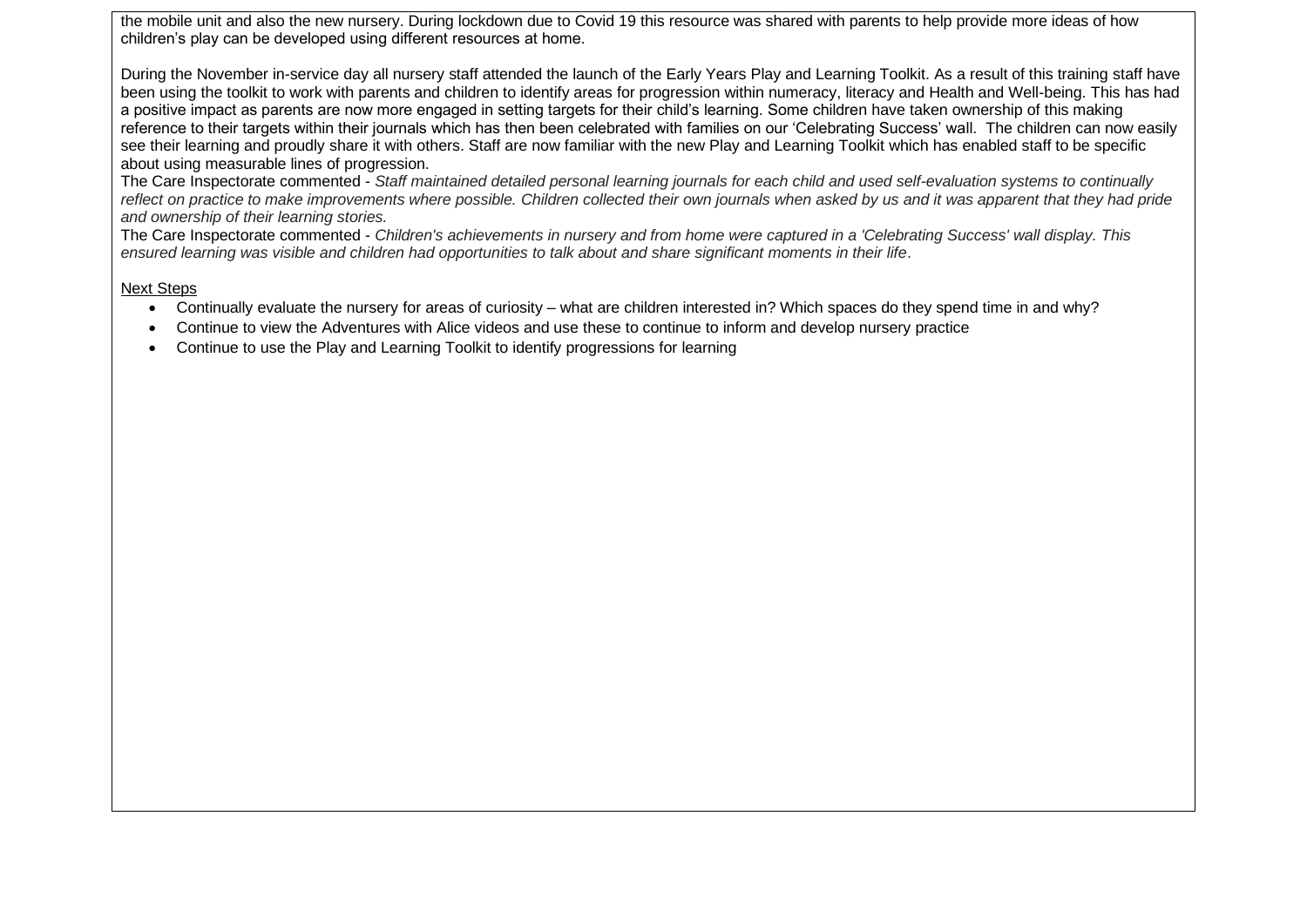# **Progress and Impact of Pupil Equity Funding 2019 – 2020**

# **School Roll:**

The school roll for 2019 – 2020 is 160.

| Roll         | P <sub>1</sub> | P <sub>2</sub> | P <sub>3</sub> | P <sub>4</sub> | <b>P5</b> | P <sub>6</sub> | P7 | <b>Total Roll</b><br>$(P1-7)$ |
|--------------|----------------|----------------|----------------|----------------|-----------|----------------|----|-------------------------------|
| Girls        | 13             | g              | 13             | 13             | 10        | 13             | 12 | 83                            |
| <b>Boys</b>  |                | 10             | 10             | о              | 18        | 10             | 14 | 77                            |
| <b>Total</b> | 20             | 19             | 23             | 21             | 28        | 23             | 26 | 160                           |

# **Class Structure is as follows:**

| <b>Year Group</b>       | D <sub>1</sub> | P <sub>2</sub> | P <sub>3</sub> | P4 | P <sub>5</sub> | P <sub>6</sub> | P7 |
|-------------------------|----------------|----------------|----------------|----|----------------|----------------|----|
| <b>Class Structure</b>  | P1             | P <sub>2</sub> | P <sub>3</sub> | P4 | P <sub>5</sub> | P <sub>6</sub> | P7 |
| <b>Number of pupils</b> | 20             | 19             | 23             | 21 | 28             | 23             | 26 |

# **Attendance:**

|                         |            |       | <b>Exclusions</b> |
|-------------------------|------------|-------|-------------------|
|                         |            | No of | No of             |
| <b>Academic Session</b> | Attendance | cases | <b>Pupils</b>     |

| 2018-19        |        |    |    |
|----------------|--------|----|----|
| Strathblane PS | 96.7%  |    |    |
| Stirling LA    | 95.10% | 53 | 35 |

# **SIMD Analysis**

| SIMD at<br>Sept 19 | <b>Decile</b> | Decile 2 | Decile 3 | <b>Decile</b> | <b>Decile</b> | <b>Decile</b> | <b>Decile</b> | <b>Decile</b> | Decile 9 | <b>Decile</b><br>10 |
|--------------------|---------------|----------|----------|---------------|---------------|---------------|---------------|---------------|----------|---------------------|
| % of pupils        | 0%            | 0%       | 0%       | 0%            | 2%            | 0%            | 20%           | 35%           | 36%      | 0%                  |

A small number of children are in a new housing development. SIMD data is not available for 7% of the school roll in the new development. The majority of the children attending Strathblane Primary are in deciles 7 to 9.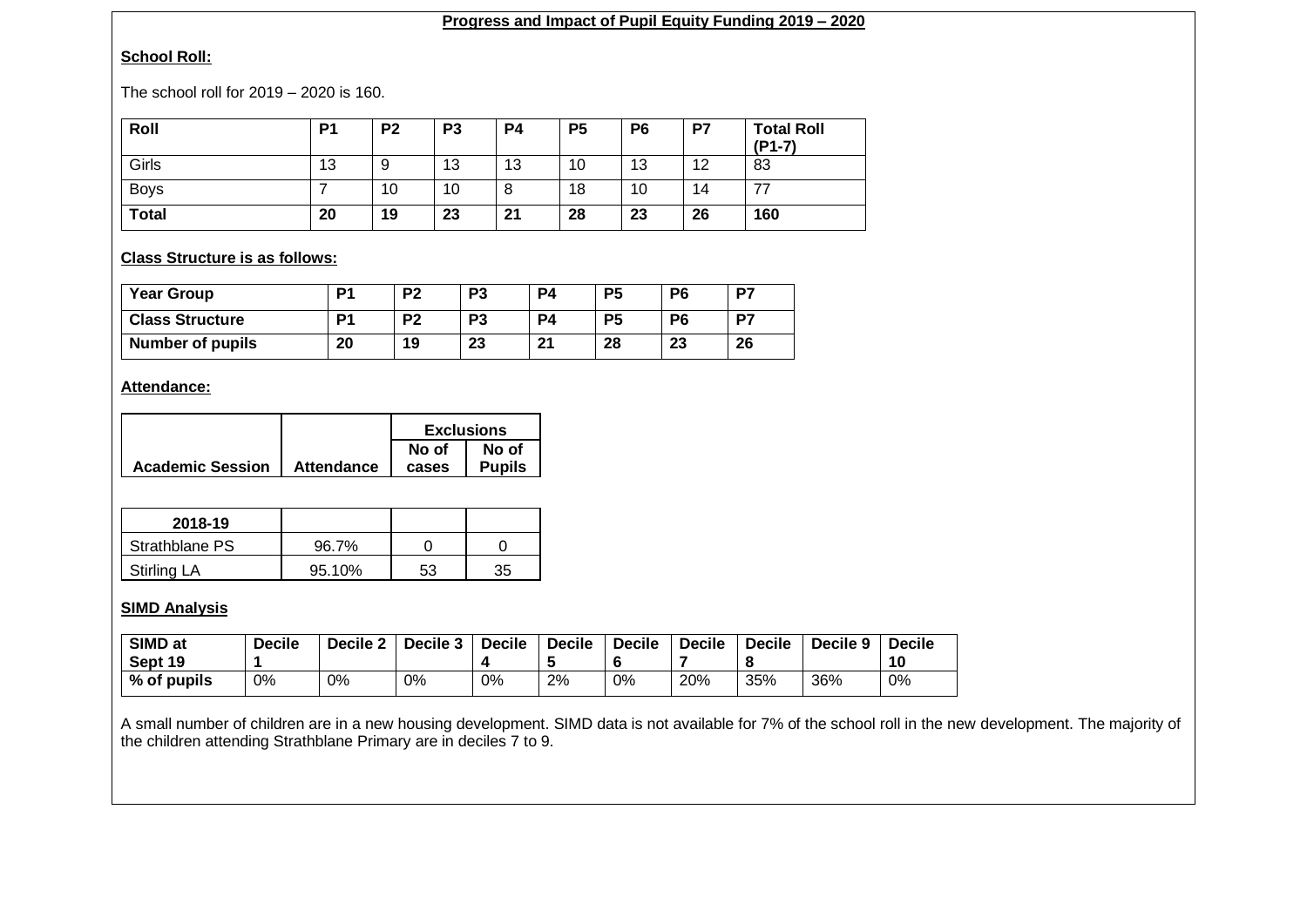### **Free School Meals**

| No of pupils registered for<br><b>FSM in Seemis</b> | No of pupils entitled to FSM<br>(Revs & Bens) at Dec 18 | No of pupils Claiming Footwear and<br>  Clothing Grants (Revs & Bens) at Dec |  |
|-----------------------------------------------------|---------------------------------------------------------|------------------------------------------------------------------------------|--|
|                                                     |                                                         |                                                                              |  |

#### **ASN Staged Intervention**

| <b>ASN Staged</b><br>Intervention | Stage 1 | Stage 2 | Stage 3 | Stage 4 | EAL | <b>LAC</b><br>Awav | <b>LAC Home</b> |
|-----------------------------------|---------|---------|---------|---------|-----|--------------------|-----------------|
| Number of pupils                  |         | 19      |         |         |     |                    |                 |

Within the current school roll, 14% of pupils are on Staged Intervention (Stages 1 to 3).

## **Link between FSM and ASN Staged Intervention**

|                          | Stage 1 | Stage 2 | Stage 3 | Stage 4 | EAL | <b>LAC</b><br>Awav | <b>LAC Home</b> |
|--------------------------|---------|---------|---------|---------|-----|--------------------|-----------------|
| <b>Number of pupils</b>  |         | 19      |         |         |     |                    |                 |
| <b>Free School Meals</b> |         |         |         |         |     |                    |                 |

0% of children on Staged Intervention are in receipt of Free School Meals.

## **PEF Funding:**

Strathblane Primary School received £8,640 of Pupil Equity Funding through the Scottish Attainment Fund in 2019-2020. The small number of children in Strathblane Primary School who have been allocated PEF funding, although in the lowest decile, do not all sit within the lowest attaining 20% of learners.

### **Consultation process for PEF (2019-2020)**

- Parental focus group
- Parental survey
- Pupil surveys
- Pupil focus groups
- Staff consultation
- Staff surveys

We focused our key priorities for session 2019-2020:

- 1) To improve Health and Wellbeing through Nurture Principles 'The Classroom as a Safe Base' and Behaviour is communication' by
- Improving the classroom and nursery environments to provide nurture spaces
- Providing resources in the school and nursery to support children with social and emotional needs-
- Reviewing approaches to Promoting Positive Relationships-School/nursery and Learning Community
- 2) To improve Teaching and Learning and improve attainment in Literacy and Numeracy across all stages.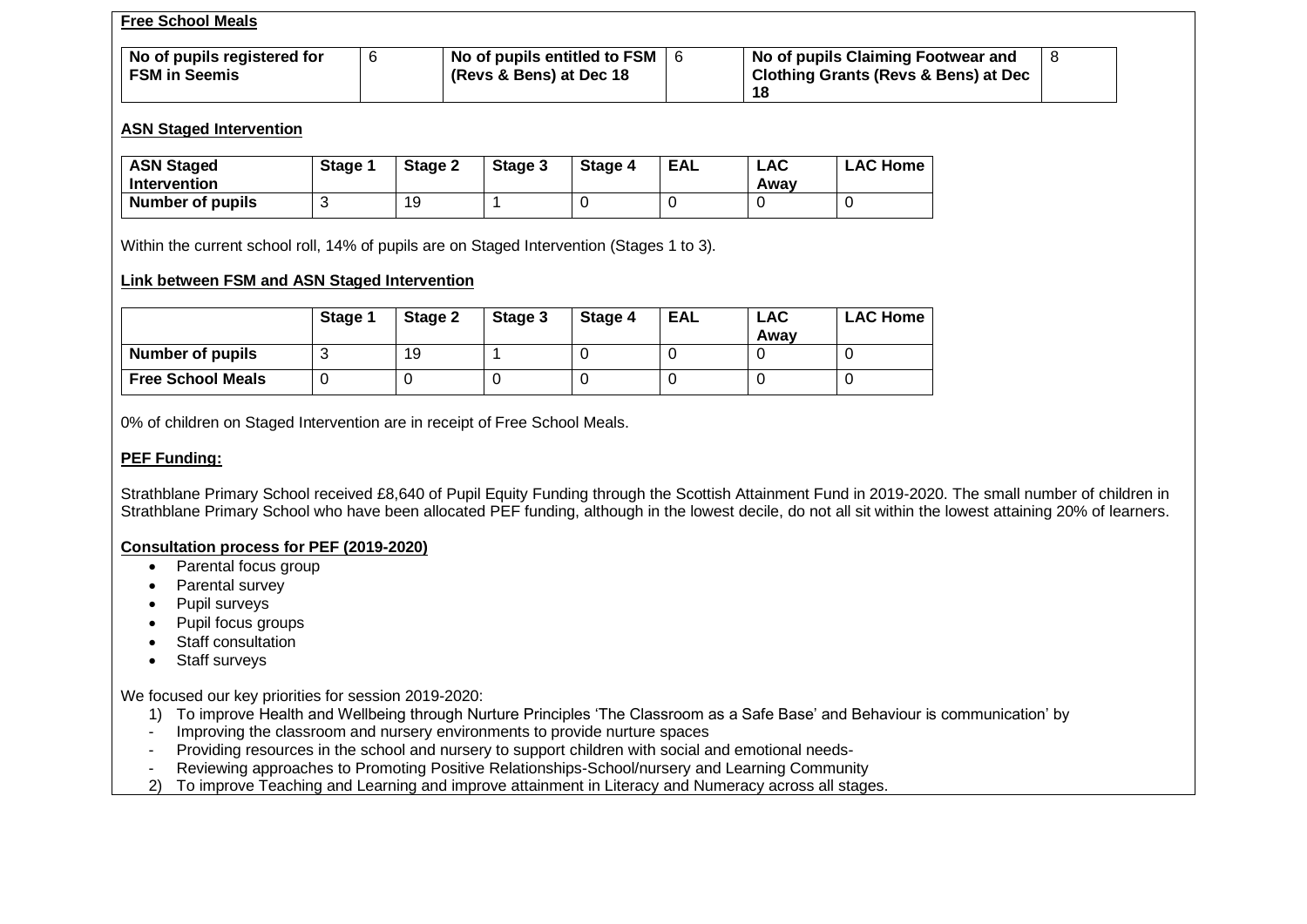Interventions for equity focused on the followed key aspects:

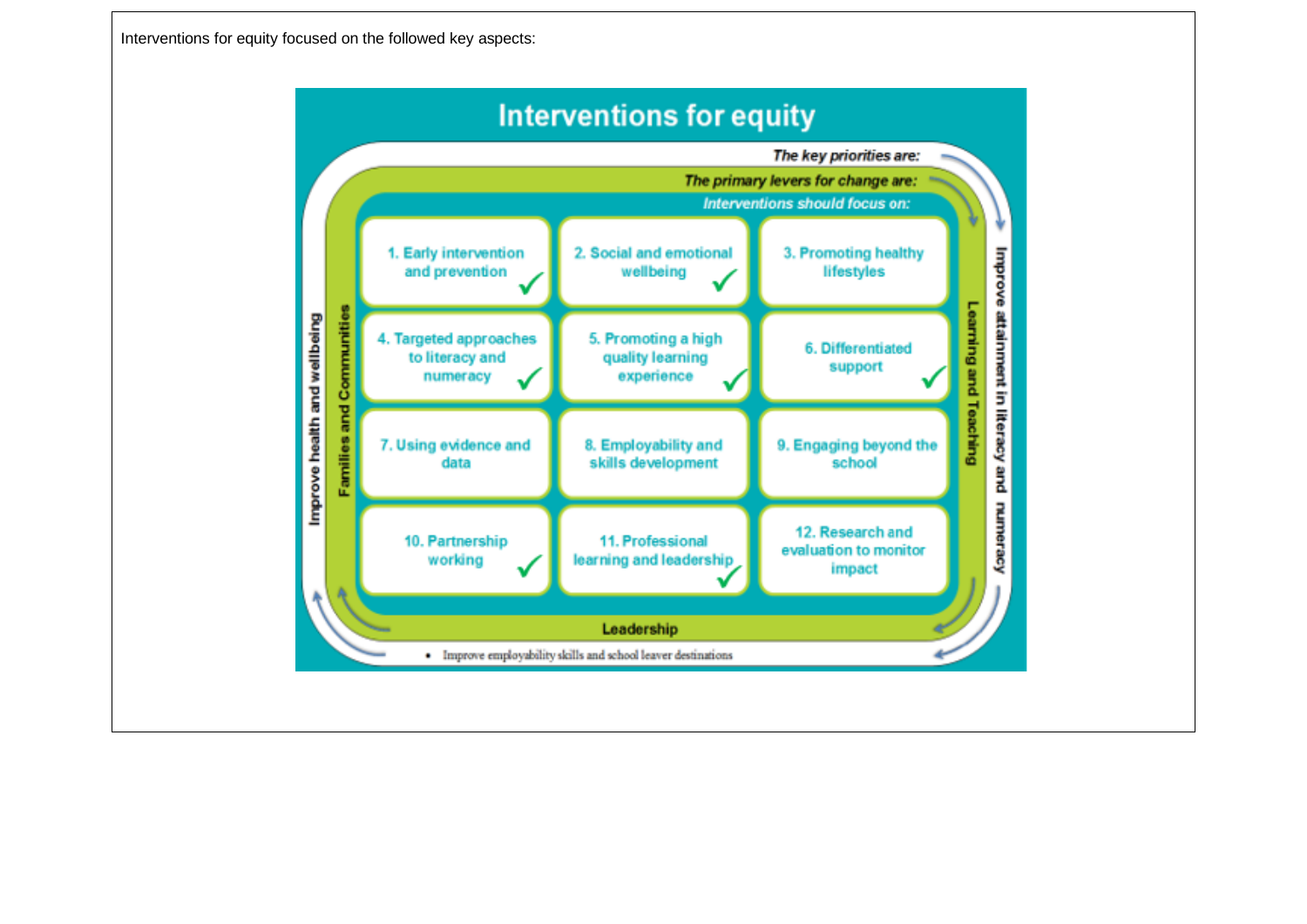| <b>Allocation (for 2019-2020)</b><br>Carried forward (underspend from session 2018-2019)                                                                                                                                                     | £8,640<br>£90                                                      |
|----------------------------------------------------------------------------------------------------------------------------------------------------------------------------------------------------------------------------------------------|--------------------------------------------------------------------|
| <b>Total Budget</b>                                                                                                                                                                                                                          | £8,730                                                             |
|                                                                                                                                                                                                                                              |                                                                    |
| Intervention                                                                                                                                                                                                                                 | <b>PEF</b> Spend                                                   |
| <b>Staffing</b>                                                                                                                                                                                                                              | N/A                                                                |
| Literacy<br>a) Book Banded novels (including 'dyslexia friendly texts,' texts to target 'low attaining<br>readers' and 'challenge able readers.' ** The small allocation of funds was set to 'top up'                                        | £287.36                                                            |
| the brown level book banded novels targeting a specific cohort of children.<br>b) Upgraded classroom libraries/bookcase next to nurture zone in class<br>c) Read, Write Inc Spelling programme and spelling resources                        | £923.65                                                            |
| (including digital technologies renewal) *<br>d) Linguascope <sup>*</sup>                                                                                                                                                                    | £330.00<br>£300.00                                                 |
| <b>Numeracy</b>                                                                                                                                                                                                                              | Total = £1,841.01                                                  |
| a) SUMDOG (Online support for Literacy and Numeracy. Tracking and monitoring<br>attainment in Literacy and Numeracy) *                                                                                                                       | £340.00                                                            |
| Numicon ** (Early Intervention in Maths at Early and First Level – targeting P1 to P4)<br>b)                                                                                                                                                 | £1,134.00<br>Total = £1,474.00                                     |
| <b>Health and Wellbeing</b><br>a) Nurture spaces within the P1 to P7 classrooms include the following:<br>Seating areas with beanbags, sofas, chairs, rugs, cushions<br>b) Promoting play in Early Years (P1 and P2) including the following | £4,371.76                                                          |
| Sand and water trays, puppet theatres, play corner, role play sets and play materials                                                                                                                                                        | £1,124.09<br>Total = £5,495.85                                     |
| <b>Digital Technology</b><br>Items noted above with $*$ are digital technology resources                                                                                                                                                     | Incorporated in costs<br>specified above                           |
| <b>ASN Resources</b><br>Items noted above with ** were purchased as ASN resources                                                                                                                                                            | Incorporated in costs<br>specified above                           |
| <b>Total Budget 2019-2020</b>                                                                                                                                                                                                                | £8,730                                                             |
| Total PEF Expenditure 2019-2020                                                                                                                                                                                                              | £8.810.86                                                          |
| Balance as at end March 2020                                                                                                                                                                                                                 | $-£80.86$<br>Overspend of<br>£80.86 carried to<br>2020-2021 budget |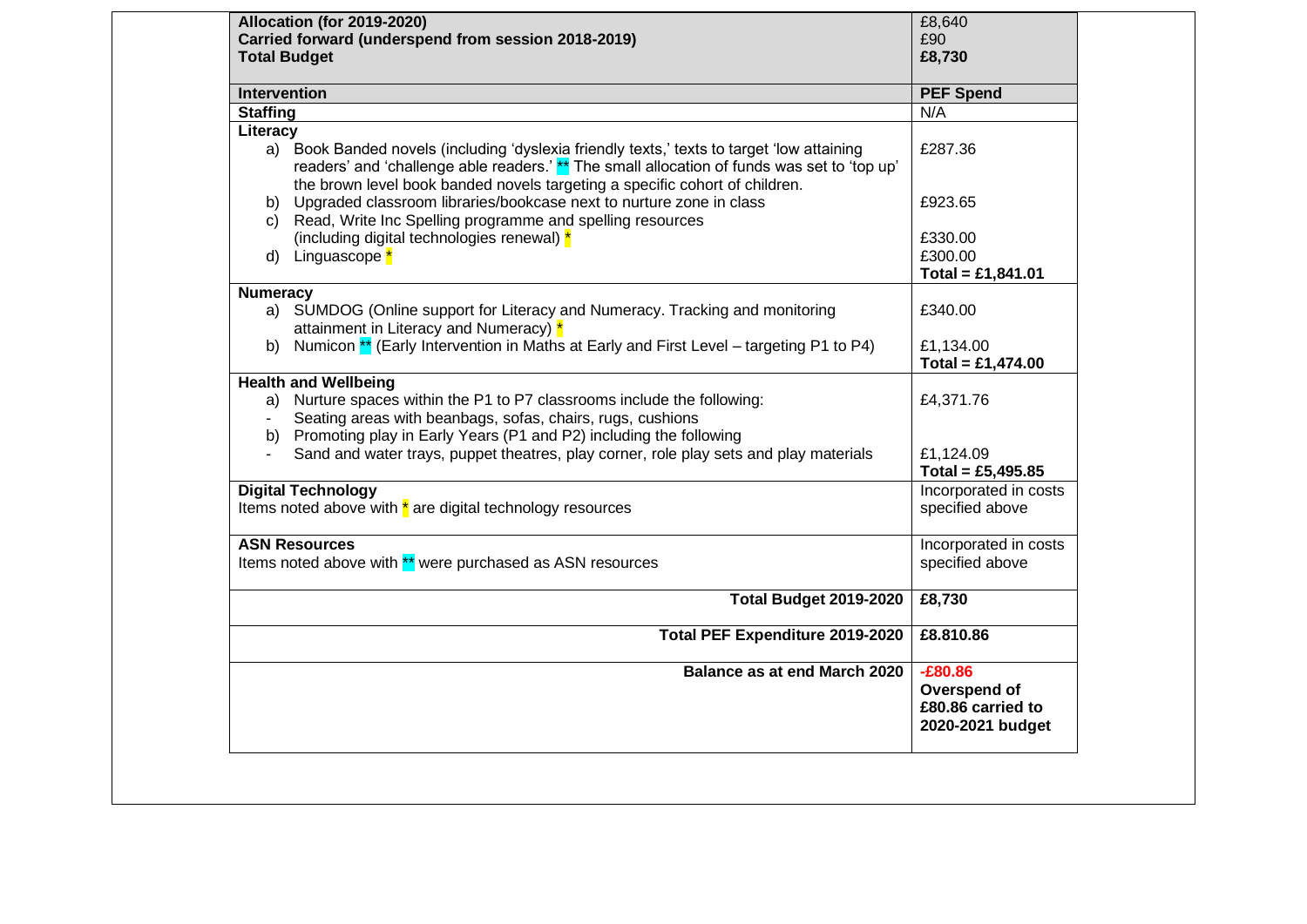**Key Impact Statements are as follows:**

- **1. Children are making progress as a result of targeted support in Literacy and Numeracy.**
- **2. Children are benefitting from improved teaching approaches in Literacy and Numeracy.**
- **3. Children are benefitting from improved access to resources which meet their needs and their learning styles.**

Tracking and monitoring spreadsheets are maintained for all classes in the school to record a range data for Literacy, Numeracy and Health and Wellbeing. Data supports professional discussions at tracking and monitoring meetings with SMT. Targeted support is planned for those in the lowest attaining 20%. Analysis of tracking documentation indicates improved levels of attainment in writing on the Scottish Criterion Scale with most children moving up at least 2 levels. Note, data is not available for March 2020-June 2020 as a result of Covid-19. Evidence from standardised spelling indicates whole school improvement in spelling (explained further below). Planned tracking of book band levels in Term 4 was cancelled due to school closures/Covid-19. PEF funded Sumdog trackers are also being used by class teachers to track progress in Numeracy against benchmarks, experiences and outcomes. As a result, teachers are able to use a wider range of evidence to build confidence in forming professional judgement in assessing achievement of a level, attainment and pupil progress. Teachers are identifying where targeted support can be provided and implementing the necessary supports to meet the needs of all children and close the attainment gap.

As a staff team we implemented Read, Write, Inc approach to teaching spelling in previous session (2018-2019). In the current session (2019- 2020), we continued to implement this approach and continued our online subscription. There continues to be further improvement in spelling attainment across the school. The percentage of children achieving a low standardised score (below 85) has fallen from 17% (pre-implementation of RWI) to 9% (at end of session 2019-2020). This also takes into account that 14% of the school roll is on Staged Intervention (Stages 1 to 3). The percentage of children achieving above average standardised scores in spelling (above 115) has risen from 10% (pre-implementation of RWI intervention) to 27% (at end of session 2018-2019) to 29% (in 2019-2020). Feedback from staff and pupils indicates positive engagement with the new teaching and learning approaches within spelling. There is evidence of improvement in children's spelling in written work across learning at all stages.

Children at Strathblane Primary are achieving above national attainment levels across Literacy and Numeracy. A shared understanding of development of reading and writing skills has led to improved teaching approaches and improved attainment. For example, for the current P7 cohort of children, 85% had achieved 1<sup>st</sup> Level writing by the end of P4. This increased to 92% having achieved Second Level writing by the end of P7 (June 2020) for the same cohort. 81% of the current P7 cohort had achieved 1<sup>st</sup> Level Maths by end of P4, which increased to 92% having achieved Second Level Numeracy and Maths by the end of P7 (June 2020). SNSA diagnostic assessments had been planned for P1, P4 and P7 in April 2020. The SNSAs were cancelled as a result of the Covid-19 pandemic.

Children with particular support needs in Literacy and Numeracy have improved supports and appropriate resources which meet their needs better, motivate them to read, develop greater confidence and raise personal attainment. Learning resource boxes were implemented in session 2018- 2019 and continued to be built upon in session 2019-2020. Resources take into account children's learning styles and include a range of age and stage appropriate materials to provide greater opportunities for children to develop their skills across Literacy and Numeracy and enhance engagement in learning.

We purchased Numicon for targeted support at Early Level and First Level (P1 to P4). Feedback from staff indicates that Numicon has provided concrete representations allowing pupils to "see" or "visualize" abstract concepts. Numicon provides a bridge between real life and abstract concepts. It has been implemented as a multi-sensory approach. Numicon has been used regularly for planned learning and incorporated into daily numeracy and maths lessons. Numicon has improved the counting skills of children with one to one correspondence as well as subitising skills. It has improved understanding of number bonds. The children can manipulate the Numicon to complete addition and subtraction calculations and are able to transfer these skills and use the Numicon to help with their understanding of the value of coins and calculation totals. Numicon has been an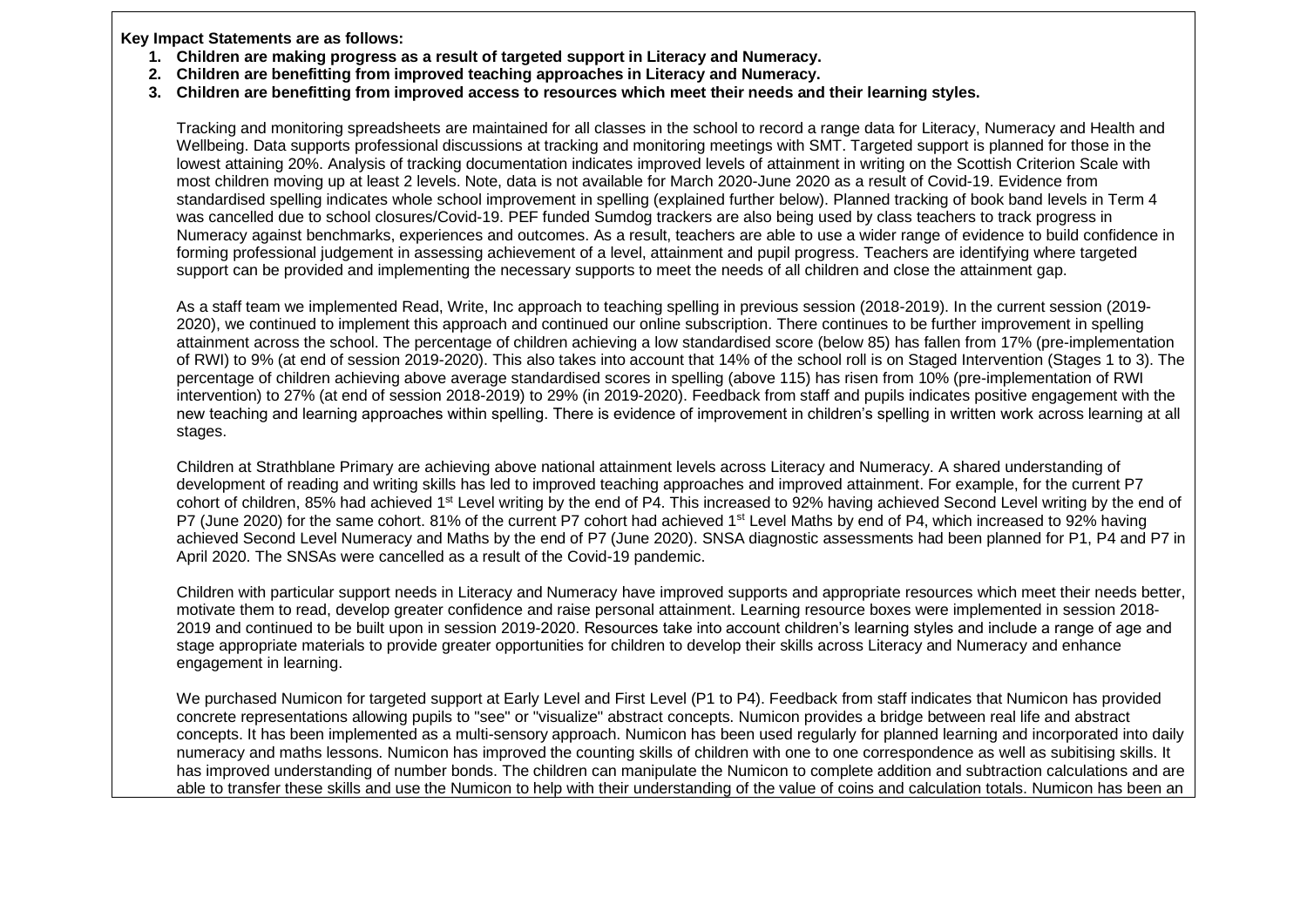excellent resource for children who struggle with adding and subtracting. It helps to assess the child's understanding of number and how numbers work together. Numicon gives children confidence to demonstrate how they arrived at their answer. It also appeals to their sense of pattern.

Children with additional support needs and those in the lowest attaining 20% in Numeracy are benefitting from Early Intervention and making tracked progress in numeracy.

#### **4. Children are benefitting from improved classroom and nursery environments and access to quiet and nurturing spaces that target their social emotional needs resulting in improved wellbeing.**

A Nurture Development group was established with PT and 3 other members of teaching/nursery staff. The Nurture Development Group report detailed above within this Standards and Quality Report outlines the progress on actions and the links to PEF. All classrooms have been adapted to incorporate improved nurture spaces (with soft furnishings, reading zones, library access, seating etc). All school staff participated in the CPD training centred around Nurture Principles. Staff attended an Inset Day on Pivotal Education (Paul Dix). Children benefit from staff who understand that 'all behaviour is communication' and apply the nurture principle approach to behaviour management and promoting positive relationships. In Term 4, we planned to gather quantitative data from pupils. In March 2020, schools closed as a result of Covid-19. The gathering of data in relation to nurture will be carried over to session 2020-2021. The completion of the 'promoting positive relationships policy will also be carried over to session 2020-2021. Refer to the Nurture evaluation above for a full evaluation and report on impact.

## **Next Steps:**

A full PEF plan will be submitted on a separate document for session 2020-2021. Pupil Equity Funding expenditure for the next session will take account of the School Improvement Priorities for session 2020-2021.

## **Pupil Leadership Group 2019 – 2020**

**In session 2019 – 2020, all pupils in the school applied to be part of a leadership group. All pupils participated in one of the following groups:**

- Eco Group
- Grounds Group
- Junior Road Safety Officers
- Pupil Council
- Techie Reps
- Rights Respecting Group
- Sports Committee

Leadership Group Evaluations are included below.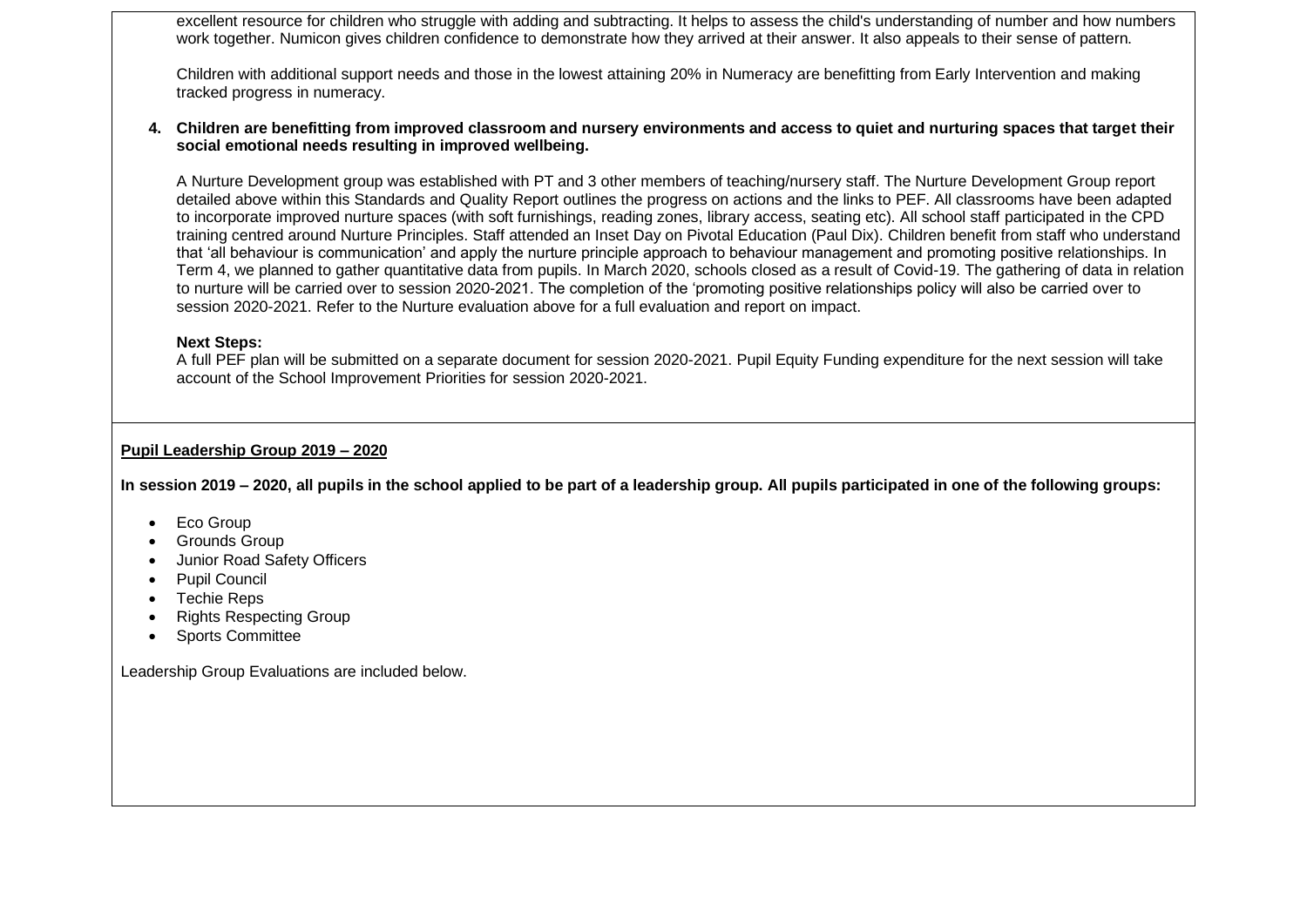#### **Eco Group Plan & Evaluation**

#### **Aims:**

- Consult children on what they would like to achieve
- Allocate roles to children
- Create long/medium/short term plans for 2019/20
- Complete and evaluate plans

## **Actions:**

- Children allocated roles and/or put in pairs/trios based on age/stage and area of interest
- Looked at the Keep Scotland Beautiful website with the children. They decided (through a vote) to focus on the concept of Reduce, Reuse and Recycle even though we had decided as a school no longer to pursue the green flag award due to workload outweighing benefits to the school.
- Set up a school recycling station for crisp packets, batteries and pens.
- Contacted SC to request facilities to recycle paper/card/plastic
- Created posters to advertise the recycling station
- Let families and communities know about the recycling station through newsletter and website

## **Planned actions that could not take place due to Covid-19**

- Community litter pick
- Members of the group due to speak at Infant/Upper assemblies
- Raising awareness of dog fouling in public spaces by creating posters suitable for outdoor display
- STEM/Art challenge where children were asked to create a model out of recycled materials (tbc if this was to be a home/school activity)

#### **Impact:**

- The recycling station was very well used not only by pupils but by their friends and family. The children became increasingly aware that our small changes make an impact on the global waste issue. They were very engaged and passionate about the idea.
- Children worked very well together as a group, crossing all stages from P1-P7 developing their communication, social and leadership skills.
- Older children showed strong leadership and communication skills and ownership of plans by contacting SC and Walkers Crisps by email
- Visibility of ECO group achieved by posters and recycling station placed in prominent position within school and information shared with community

## **Next Steps:**

We will continue with the recycling stations when appropriate to do so due to the consequences of Covid-19. All other planned actions will be picked up by the 2020-21 Eco Group.

#### **Grounds Plan and Evaluation**

#### **Aims:**

- To consult the children on an area of the playground they would like to develop & make changes.
- To allocate group roles for the children.
- To contact appropriate individuals to source resources.
- To complete the planned works.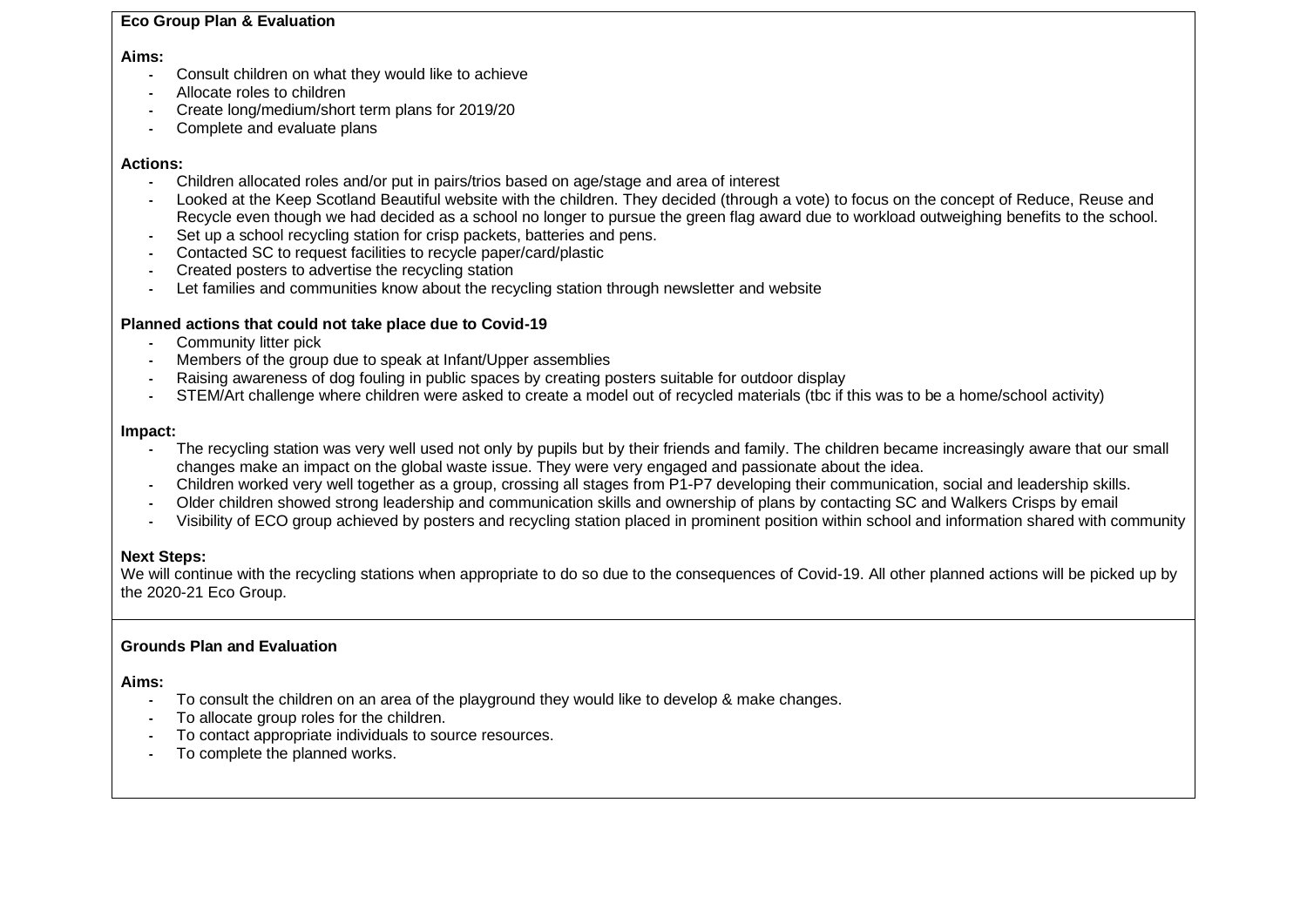#### **What we did:**

- The children in the group were allocated roles based on their preferences and voted into their positions.
- Children were engaged in debates around which areas of the playground we should look to improve.
- A playground survey was complete by the grounds group.
- Classes were consulted on what we could do to make the playground more enjoyable.
- Children had to look at potential costs of setting up an AstroTurf pitch or swing set and discuss whether this is affordable?
- Agreed on developing the Butterfly garden.
- Children worked in teams to write letters to a variety of contacts in the village (parent council, local allotment) and local garden centers (Caulders, Dobies, B&Q).
- Built 3D models of the garden design in teams.

# **Impact**:

- The group have an increased understanding around money and costs of big improvements (realistic goals).
- The children engaged in debates and made compromises and came to agreements (good decision making and compromising skills).
- As groups of 3, the children created models to demonstrate their vision (planning).
- The children were proactive by writing letters to individuals to secure resources (persuasive skills).

# **Next Steps:**

- We will complete the redraft of the letters and post them to the appropriate individuals.
- Work will commence on the butterfly garden, hopefully with support from the parent council and grounds team.

# **Junior Road Safety Officers Plan and Evaluation 2019-2020**

# **Aims:**

- Develop leadership skills in children from across the whole school
- Develop collaborative working across all ages and stages
- Demonstrate communication skills through presenting at assemblies, producing informational notices and contacting external agencies
- Raise road safety awareness
- Promote road safety issues within the school and wider community

# **Actions:**

- Children applied for key roles within the group as secretary, spokesperson, facilitator and display manager
- The group reviewed the key purpose of Junior Road Safety Officers and planned a series of action points for the year.
- The group planned the whole school 'Hands Up Survey'. Group members surveyed all classes in relation to means of transport to and from school.
- The group collated the results and created graphs to display the results. The group discussed ways to encourage cycling and walking to school, whilst cutting down on road transport.
- The group planned and carried out a 'design a cycle helmet' competition. The group created competition advertising, spoke to all classes, gathered competition entries, selected winners from each category and presented prizes to the winners (art materials). The group displayed the winning entries.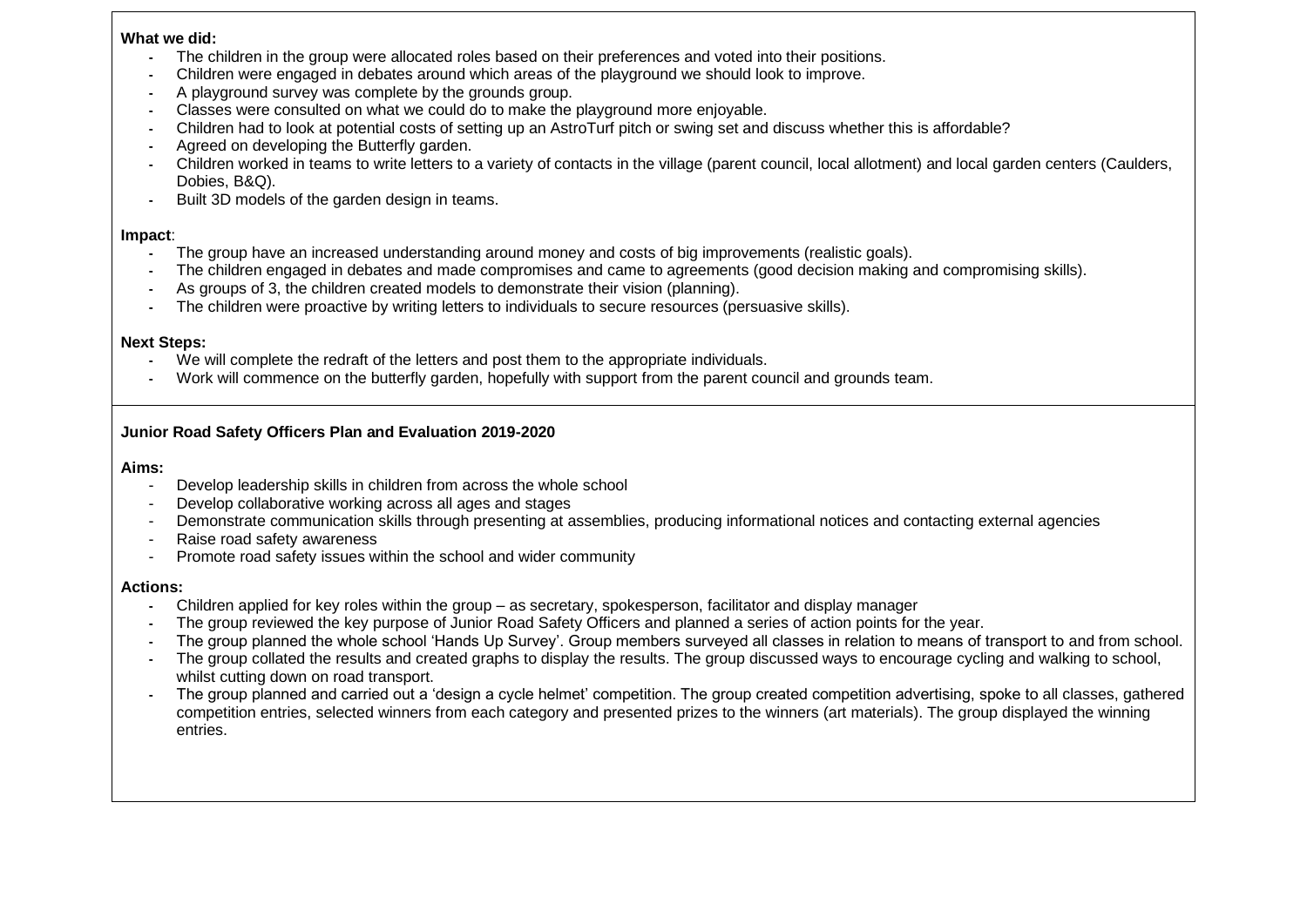#### **Planned Actions Postponed Due to Covid 19:**

- The group planned to introduce 'Wheelie Wednesdays' in Term 4. The group created poster advertisements for 'Wheelie Wednesdays' to encourage all children to travel to school on 'wheels' every Wednesday through means such as bike, skateboard, rollerskates and reduce travel by car. The group planned to talk to the whole school at the leadership assembly planned in March. This was postponed due to Covid-19
- The group planned to work with the local police and community group to monitor traffic flow through the village and discuss ways to make the village safer for all concerning road traffic and travel. This was postponed due to Covid-19

#### **Impact**

- Children have developed leadership skills
- Development of skills across stages and collaborative working
- Greater experience and confidence in talking in front of others.
- Children have developed road safety awareness

## **Next Steps:**

- Continue the work of the Junior Road Safety Officers in session 2020-2021 when it is safe to do so.

# **Pupil Council**

## **Aims:**

- Develop pupil leadership and pupil voice
- Collaborative working
- Consultation with pupils to make positive change within the school

#### **Actions**

- Organise "wear blue" day for Strathcarron Hospice
- Organise World Book Day event
- Organise Fun Afternoon
- Communicating with pupils in school to allow for suggestions

## **Evaluation and Impact:**

- Rights respecting school group planned a "Blue Day" for UNICEF in November so we moved our fundraiser to June and agreed to a "wear Yellow day" instead.
- Fundraiser was not planned as the school was closed from March due to COVID-19.
- Re-design your favourite book cover competition was planned during March 2020. Judging was cancelled due to COVID-19. Would recommend a similar competition being held in 2021 as children from across the school enjoyed participating.
- Pupils enjoyed bringing forth suggestions from their peers. The main issue that was raised was in regard to the ICT suite. We liaised with the Technology group about possible fundraising for chromebooks but then devices were donated to school so fundraising was not required.

# **Next Steps:**

Continue the work of the Pupil Council in session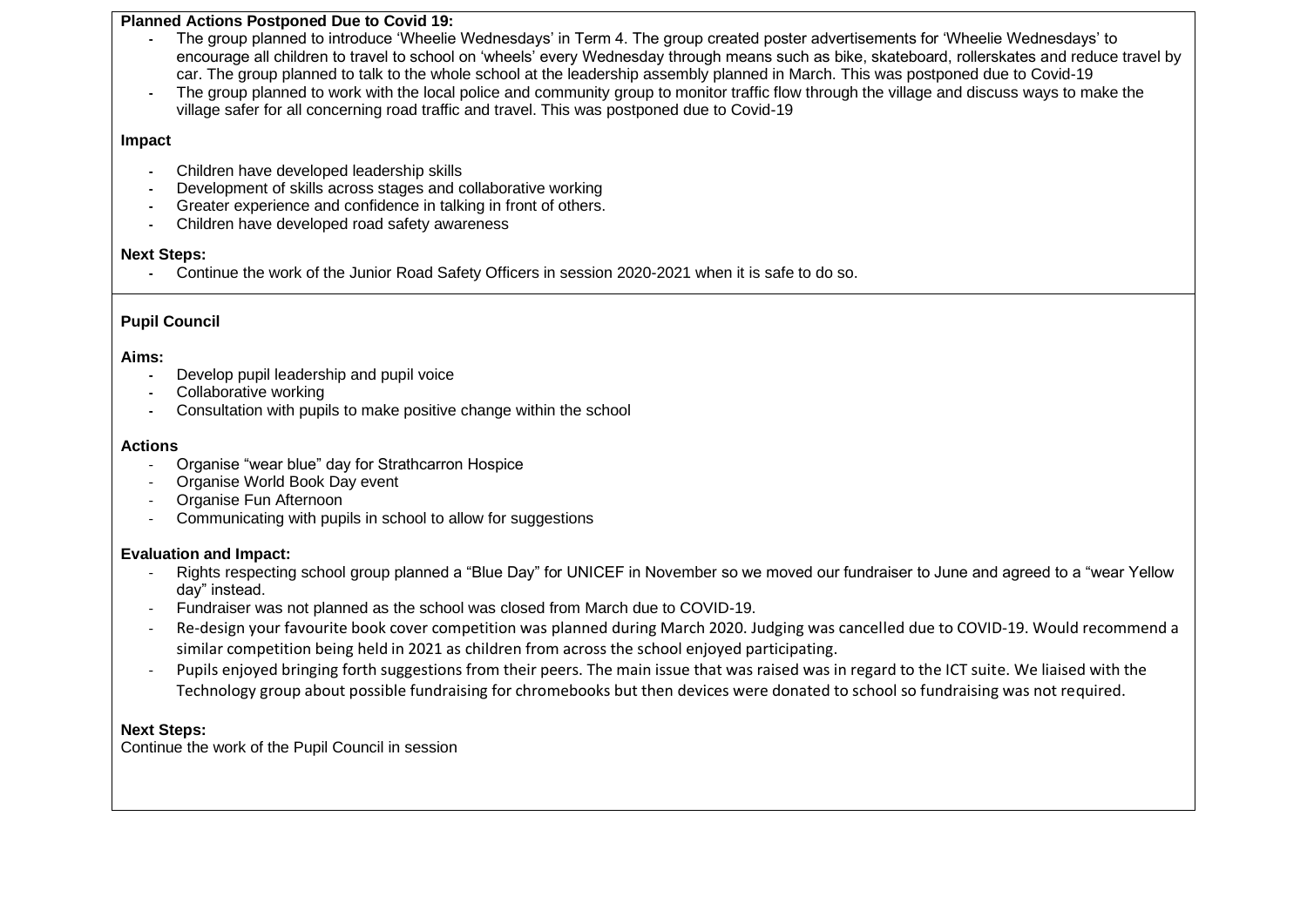#### **Techie Reps**

#### **Aim:**

The Techie Reppies aim to develop an ICT plan across the school. We will also be trained up to troubleshoot hardware problems that occur with the school's equipment.

## **Actions:**

- Devise an action plan for future ICT spending
- Survey all classes on ICT use and needs
- Technical training of Techie Reppies
- Internet Safety
- Agree and implement ICT Suite Protocols

## **Evaluation and Impact:**

- Everyone knew what resources we have and agreed that the best course of action would be to purchase more chromebooks for school use. Staff and children agreed.
- The survey results helped to inform the decisions about what to purchase. The staff survey highlighted that staff would prefer to use a desktop for their personal working but would rather that children had access to chromebooks. This helped to form the decisions about future and current purchases.
- Children enjoyed learning how to troubleshoot computer problems and were keen to lead their classmates with this. They reported back to their classes that they had been trained and were able to take on this responsibility.
- Everyone made internet safety posters (older children supported younger children). The children felt this was the best way of getting the message across about internet safety. They posters highlighted the SMART campaign and recommended that all classes use this information. Children felt confident that they had made a start on tackling an important issue.
- A list of instructions was made for what classes should be checking for when they leave the ICT suite but this was never developed in to a display due to early school closure (Covid 19). Children helped to develop a sign in and out system for the chromebooks and shared how to use this with their classes.

## **Next Steps:**

- Continue the development of ICT protocols.
- Read through planners for First and Second level and suggest any activity improvements or additions
- Consider how best to share out our resources
- Consider how ICT can be better used to support blended learning model.

# **Rights Respecting School**

## **Aim:**

The Rights Respecting group will lead Rights Respecting work throughout the school. Our aims are to ensure that the whole school is aware of the UN Convention on the Rights of the Child and the impact it has had over the last 30 years and empower children and young people to realise their own rights, and to speak out in support of the rights of all children.

#### **Actions:**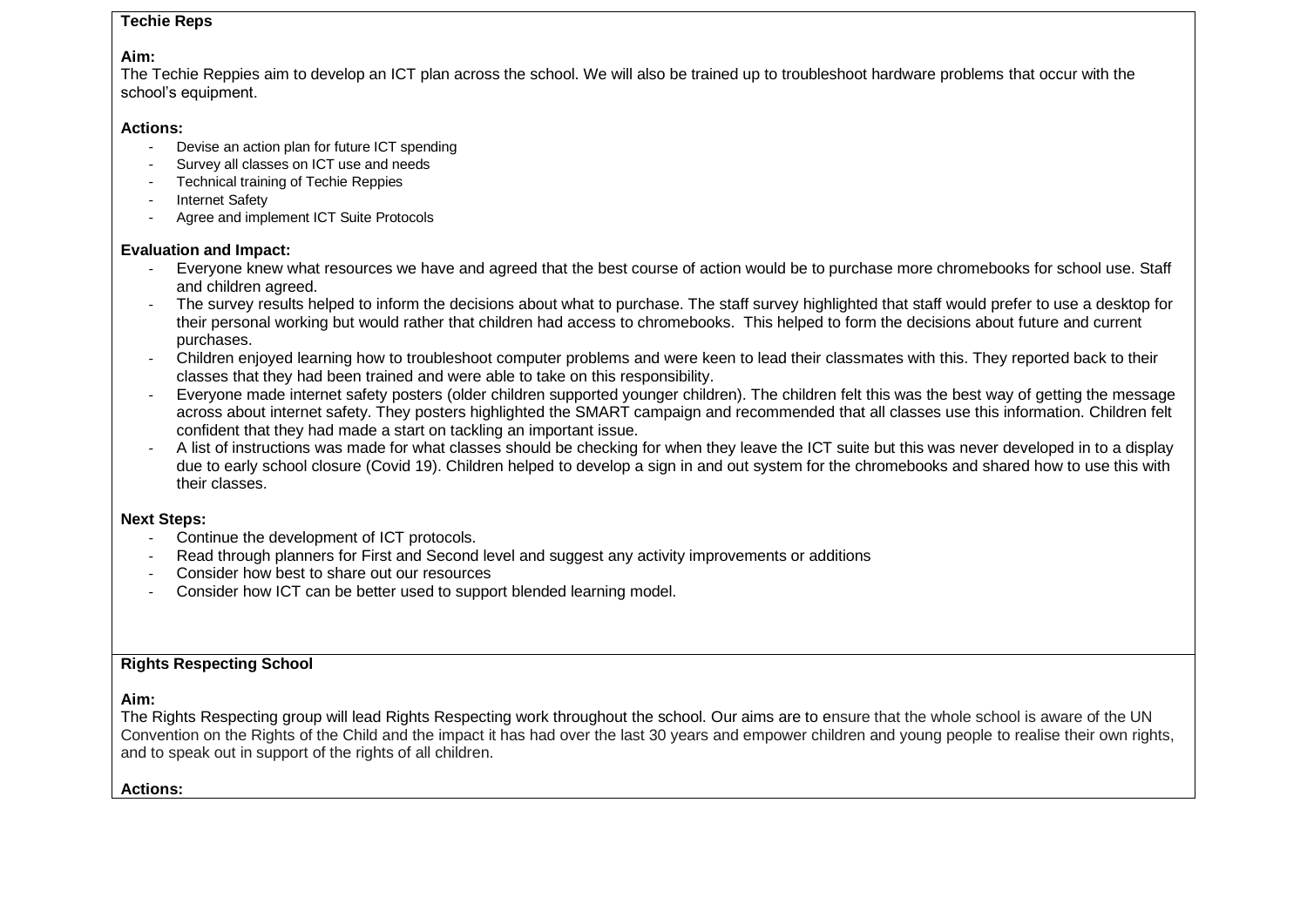- ensure all members of pupil group know about and understand the UN Convention on the Rights of the Child and can describe how it impacts on their lives and on the lives of children everywhere
- ensure children in the wider school know about and understand the UN Convention on the Rights of the Child and can describe how it impacts on their lives and on the lives of children everywhere
- plan event to celebrate World Children's Day (Nov 20)
- run event to celebrate World Children's Day
- chose rights to celebrate/raise awareness for Term 3 and Term 4
- plan ways to celebrate chosen right each term

## Evaluation and Impact:

- Children are aware of the UN Convention on the Rights of the Child and can discuss some of the rights outlined in the convention
- Pupils shared ideas re: future actions to raise awareness throughout the school
- Pupils gained skills in public speaking, arranging meetings and conducting themselves properly in meetings, planning speeches and making posters to advertise an event
- Wear Blue Day overall, pupils felt the event was a success as many pupils came to school wearing blue, however the group feels that most were not aware of why they were doing so and have suggested in future we could further educate pupils about rights and raise awareness that there are children around the world living in places where their rights are not respected on a daily basis
- Pupils decided to hold a challenge each month in Term 4 starting with a kindness challenge (April)

Due to the closure of schools in response to COVID-19 all in-progress and future activities were suspended.

# **Sports Committee**

## **Aims:**

- To improve sports experiences for pupils.
- To provide opportunities for participation, engagement and leadership in sport.
- To recognise and celebrate pupil achievement.
- To renew Gold level sports award.

## **Actions:**

- Gather evidence to renew sports award
- Arrange competitions between houses and mixed classes
- Continue to maintain links to local sports clubs working with Active Stirling
- Find opportunities to celebrate sport by attending national and international events
- Organise upper school 'Euros' football competition
- Organise leadership opportunities for P6/7
- Arrange an awards ceremony to report participation in and achievement in sport

# **Evaluation and Impact:**

- Due to the submission date of the sports award falling during the Pandemic, Sports Scotland have suspended entries until next year.
- The following competitions were successfully carried out and house points awarded: Netball p5-7, Athletics p3-4, Gagaball p1-2. However the other ones we had set dates for were unable to go ahead due to school closures (lacrosse p5-7 and hockey p3-4). There was a high level of participation in all the competitions and pupils commented on how much they enjoyed the events.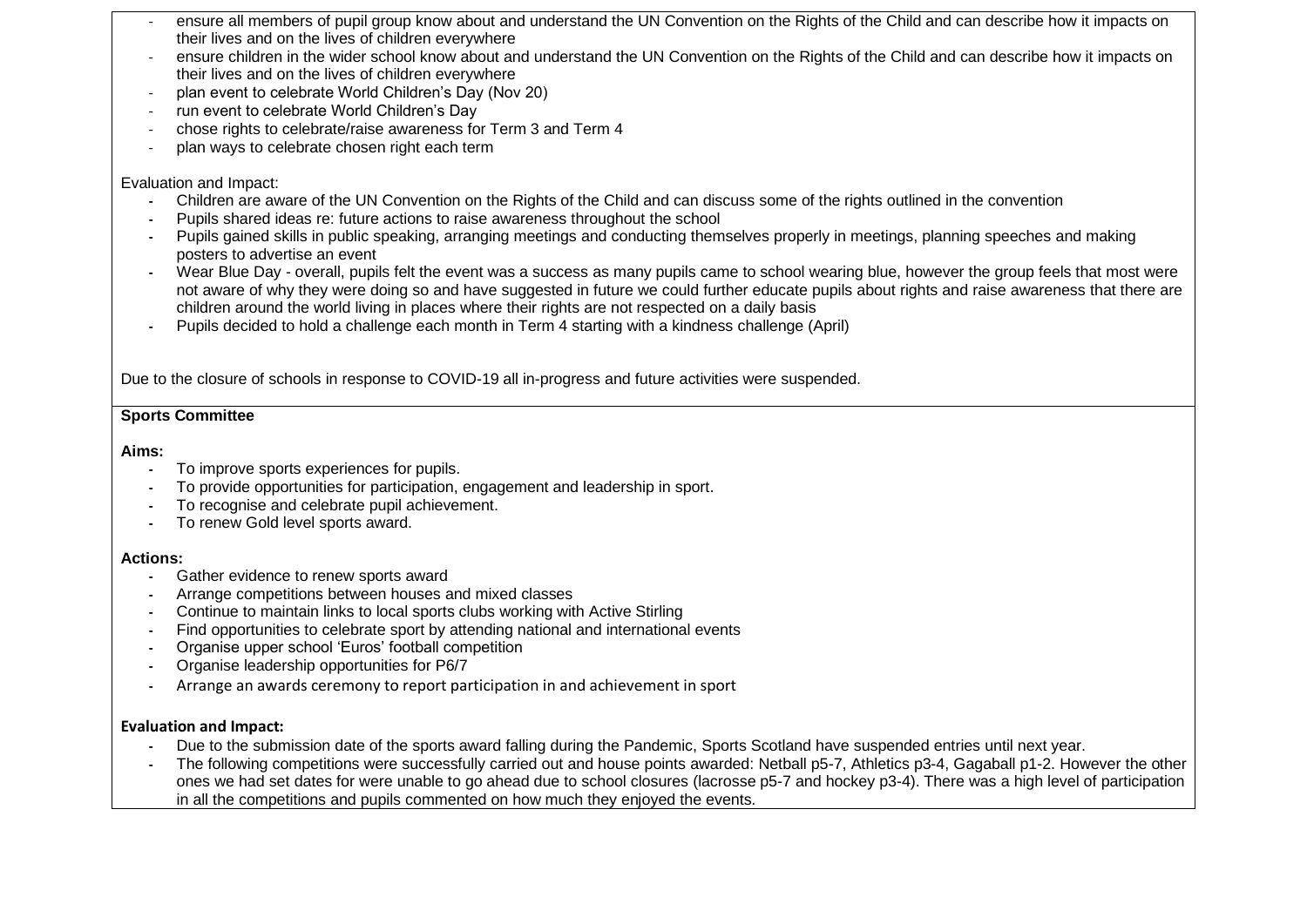- We have set up and maintained links with Garscube Harriers and more recently with Springburn Harriers. Springburn Harriers came to the school and carried out training with pupils attending cross country events. The trainers commented on how impressed they were with the engagement of the pupils and delighted with our large entry to the competitions.
- Most pupils from P5-7 attended the Track cycling world cup at the Chris Hoy velodrome and also had the opportunity to take part in a range of cycling activities. Over 100 pupils and their families signed up to attend the Basketball national finals at the Emirates. The Hockey event unfortunately was cancelled due to pandemic. Interest in attending national and international sport is increasing all the time.
- P6/7 sports committee pupils worked with Miss McKie to organise sports equipment. P6 pupils also worked with Miss Mckie to plan games for nursery pupils. She commented that they took their leadership roles very seriously and did really excellent work.
- All P6 pupils took part in a sports leaders course with Neil and learned how to plan and deliver sport across the school. They worked with the other classes and delivered their planned activities. Neil was very impressed with their effort and leadership skills and the pupils thoroughly enjoyed taking the lead.
- Awards ceremony It was decided to plan an event to take place during sports week. We had decided on the types of awards we wanted to present to cover participation and enthusiasm as well as achievement. Unfortunately, due to Covid 19, this did not happen.

## **Next Steps:**

- To keep evidence to submit application for award when possible.
- To continue to provide opportunities for sports participation, engagement and leadership when it is safe to do so.
- To carry over idea of sports awards and large group competition to next session.

# **Wider Achievement**

Wider achievement across the nursery class and school are celebrated every week at HT assembly, via wall displays and the school website. A few examples of wider achievement are-

# **Wider Achievement Nursery-P7**

- Nursery performed their version of 'Jesus' Christmas Party' for parents selecting their own parts and creating costumes and props.
- Nursery held a Macmillan Coffee Morning where they sold their baking to parents at the end of session.
- P1 invited parents in to share how they did literacy (child led information night)
- P1- planned and organised a Burns Supper for the nursery & recited their Scottish poems
- P1- Wrote some poems and shared them with the nursery
- P1 and P3 P3 taught P1 how to write a poem and how to come up with interesting adjectives.
- P1 and P2 did their Room on the Broom week where we did the story, cooperative art, games, PE and dance together.
- P1 and P7 did buddies reading and ICT support.
- P2 completed a workshop then Performed an Under the Sea play / dance with Tapsalteerie Drama Group.
- P2 completed football training with Stirling Albion
- P2 engaged with outreach education from Smith Museum
- P2 enjoyed visit from Strathblane Birds of Prey
- P3 took part in Balfron cluster Rugby Tournament.
- P4 took part in a video game design workshop